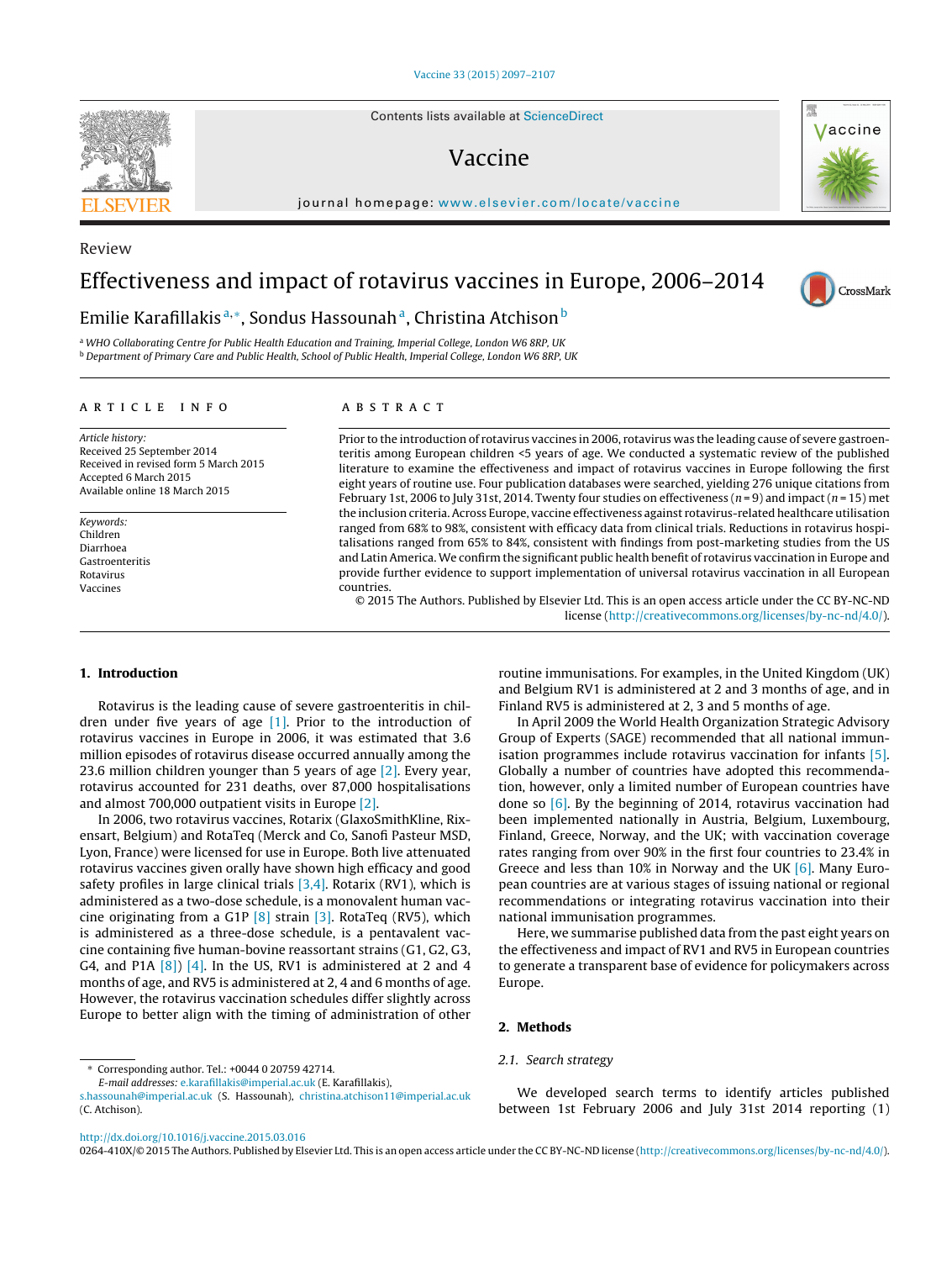#### **Table 1** PubMed literature search terms.

#### **Strategy:** Citations are identified that contain text in the Title/Abstract/Keywords fields using the following strategy/search term group. Case Reports, Randomised Controlled Trials, Animal Studies, Reviews and Systematic Reviews were excluded where search engines allowed. (Search Group 1) AND (Search Group 2) AND (Search Group 3) AND (Search Group 4)

Date range (1st February 2006–31st July 2014)

**Search Group 1:** Disease Terms

"rotavirus"[MeSH] OR "rotavirus"[All Fields]

**Search Group 2:** Vaccine Terms

"rotavirus vaccines"[MeSH] OR ("rotavirus"[All Fields] AND ("vaccine"[All Fields] OR ("vaccines"[All Fields])) OR "Rotarix"[MeSH] OR "RotaTeq"[MeSH] OR "RV1"[MeSH] OR "RV5"[MeSH]

**Search Group 3:** Outcome Terms

"impact"[MeSH] OR "effect"[MeSH] OR "effectiveness"[MeSH] OR "trends"[MeSH] OR "diarrhoea"[All Fields] OR "gastroenteritis"[All Fields] OR "rotavirus disease"[All Fields] OR "hospitalisation"[All Fields] OR "hospital admission"[All Fields] OR "outpatient"[All Fields] OR "visit"[All Fields] OR "attendance"[All Fields] OR "consultation"[All Fields] OR "general practice"[All Fields] OR "primary care"[All Fields] OR "Accident and Emergency"[All Fields] OR "emergency department"[All Fields] OR "laboratory confirmed"[All Fields] OR "positive test"[All Fields] OR "microbiologically confirmed"[All Fields] OR "laboratory confirmed"[All Fields]

**Search Group 4:** Setting Terms (Countries in the WHO European Region) "European Union"[MeSH] OR "European countries"[MeSH] OR "European Union"[MeSH] OR "Europe"[MeSH] OR "Austria"[All Fields] OR "Belgium"[All Fields] OR "Finland"[All Fields] OR "Luxemburg"[All Fields] OR "United Kingdom"[All Fields] OR "England"[All Fields] OR "Wales"[All Fields] OR "Scotland"[All Fields] OR "Northern Ireland"[All Fields] OR "Germany"[All Fields] OR "Armenia"[All Fields] OR "Moldova"[All Fields] OR "Georgia"[All Fields] OR "Israel"[All Fields] OR "Albania"[All Fields] OR "Andorra"[All Fields] OR "Azerbaijan"[All Fields] OR "Belarus"[All Fields] OR "Bosnia and Herzegovina"[All Fields] OR "Bulgaria"[All Fields] OR "Croatia"[All Fields] OR "Cyprus"[All Fields] OR "Czech Republic"[All Fields] OR "Denmark"[All Fields] OR "Estonia"[All Fields] OR "France"[All Fields] OR "Greece"[All Fields] OR "Hungary"[All Fields] OR "Iceland"[All Fields] OR "Ireland"[All Fields] OR "Italy"[All Fields] OR "Kazakhstan"[All Fields] OR "Kyrgyzstan"[All Fields] OR "Latvia"[All Fields] OR "Lithuania"[All Fields] OR "Malta"[All Fields] OR "Monaco"[All Fields] OR "Montenegro"[All Fields] OR "Netherlands"[All Fields] OR "Norway"[All Fields] OR "Poland"[All Fields] OR "Portugal"[All Fields] OR "Romania"[All Fields] OR "Russian Federation"[All Fields] OR "Russia"[All Fields] OR "San Marino"[All Fields] OR "Serbia"[All Fields] OR "Slovakia"[All Fields] OR "Slovenia"[All Fields] OR "Spain"[All Fields] OR "Sweden"[All Fields] OR "Switzerland"[All Fields] OR "Tajikistan"[All Fields] OR "Macedonia"[All Fields] OR "Turkey"[All Fields] OR "Turkmenistan"[All Fields] OR "Ukraine"[All Fields] OR "Uzbekistan"[All Fields]

vaccine effectiveness (VE) of rotavirus vaccines in preventing rotavirus disease and/or healthcare utilisation due to rotavirus, and/or (2) impact of rotavirus vaccination on rotavirus disease trends and/or healthcare utilisation due to rotavirus (Table 1). Studies from any country in the WHO European Region [\[7\]](#page-9-0) and published in any European language were identified (Table 1). Case Reports, Randomised Controlled Trials, Animal Studies, Reviews and Systematic Reviews were excluded. Databases searched included PubMed, Embase and Cochrane. We also searched Google Scholar and the System for Information on Grey Literature in Europe (SIGLE) for relevant citations.

#### 2.2. Inclusion criteria

We reviewed the title and abstract of each article identified using the search strategy to determine whether the article was potentially relevant. The review was conducted by three reviewers independently and discrepancies resolved by consensus between reviewers. Potentially relevant articles were referred for a full abstraction. Cohort, observational studies (case-control and pre- vs. post-vaccine introduction time periods) and surveillance database analyses performed under conditions of post-licensure routine

rotavirus vaccine use were included, as well as before/after studies if the impact data (percentage change in crude or adjusted rates) were provided or could be calculated. Studies reporting results in both vaccine-eligible (direct effects) and/or in non-vaccine-eligible age groups (indirect effects) were included. Health economic studies were excluded, along with time-series observational studies with only post-vaccine introduction data, and studies conducted among vulnerable populations not representative of the general population.

## 2.3. Abstraction process

We used EndNote X5 (Thomson Reuters) to organise and track the articles, adding databases sequentially beginning with PubMed, and performing automated and manual de-duplication following the addition of each subsequent database. We double-abstracted information about the study location, design, population characteristics and size, type of vaccine, and vaccine coverage directly into a customised Microsoft Excel spreadsheet. For outcomes of interest we abstracted information on number of events in the control (or pre-introduction) and intervention (or post-introduction) groups, and effect measures (e.g. risk ratios). All included studies were independently abstracted by three reviewers and harmonised by consensus.

#### 2.4. Data analysis

We did not perform a meta-analysis because of the substantial heterogeneity across studies. For example, studies that examined time-trends used variable pre and post-vaccine year(s), with country specific differences in vaccine introduced, introduction date and vaccine coverage rates. Among case-control studies, case definitions of rotavirus disease were based upon laboratory testing, however, control groups varied between children with rotavirus negative gastroenteritis, those admitted to hospital or attending outpatient clinics for any reason other than gastroenteritis, as well as healthy children in the community. Thus, we summarised the data in descriptive analysis. For the analysis, the studies were grouped by design based on whether they were reporting on vaccine effectiveness or impact. The results reported within each study were then summarised by outcome and country.

#### **3. Results**

The systematic literature review yielded 276 unique citations from 1st February 2006 to July 31st 2014 ([Fig.](#page-3-0) 1). Of these we reviewed 31 articles. Among these, 24 studies on the effectiveness  $(n=9)$  and impact  $(n=15)$  of rotavirus vaccines met the inclusion criteria [\(Fig.](#page-3-0) 1).

#### 3.1. Vaccine effectiveness (VE)

Nine studies evaluating VE were identified: one from Austria [\[8\],](#page-9-0) one from Belgium [\[9\],](#page-9-0) one from Finland [\[10\],](#page-9-0) one from Germany [11], two from Israel  $[12,13]$  and three from Spain  $[14-16]$  ([Table](#page-2-0) 2). Seven studies looked at the combined VE of RV1 and RV5, one study looked specifically at RV1 [\[13\]](#page-9-0) and one specifically at RV5 [\[10\].](#page-9-0)

#### 3.1.1. VE against RVGE hospitalisations

Eight studies examined VE against rotavirus gastroenteritis (RVGE) hospitalisations. The overall VE for at least one dose of rotavirus vaccine ranged from 89.4% (95% CI 51.9–97.6%) to 95.6% (95% CI 85.6–98.6%) [\(Table](#page-4-0) 3). The overall VE for fully vaccinated children ranged from 80% (95% CI 77–83%) to 98.3% (95% CI 87.4–99.8) ([Table](#page-4-0) 3). One study from Spain examined VE separately for RV1 and RV5 and found no significant difference in effectiveness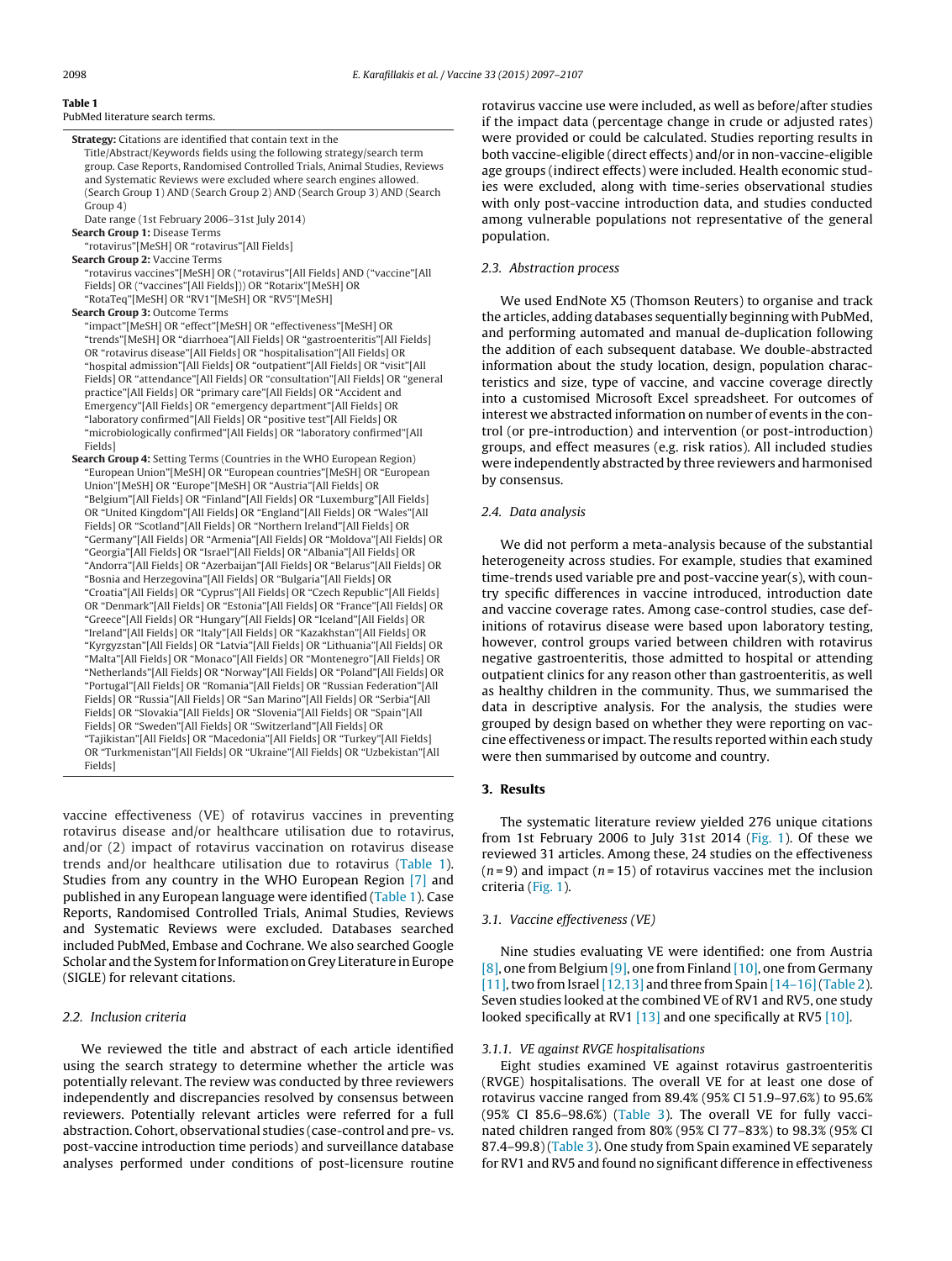<span id="page-2-0"></span>

| Table 2                                           |  |  |
|---------------------------------------------------|--|--|
| Summary of vaccine effectiveness studies, Europe. |  |  |

| Country                                           | Vaccine         | Setting                                                                                                                    | Season          | Outcome                                                                                    | Cases/vaccinated                                                                                    | Controls/not vaccinated                                                                                                                                                   | Ref.   |
|---------------------------------------------------|-----------------|----------------------------------------------------------------------------------------------------------------------------|-----------------|--------------------------------------------------------------------------------------------|-----------------------------------------------------------------------------------------------------|---------------------------------------------------------------------------------------------------------------------------------------------------------------------------|--------|
| Austria                                           | $RV1 + RV5$     | Paediatric wards                                                                                                           | 2010-2011       | Hospitalisation for<br>laboratory-confirmed<br><b>RVGE</b>                                 | 211 Vaccinated                                                                                      | 343 Unknown vaccination<br>status                                                                                                                                         | [8]    |
| Belgium                                           | $RV1 + RV5$     | Hospitals with paediatric<br>beds                                                                                          | 02/2008-06/2010 | <b>Hospitalisation for RVGE</b>                                                            | 215 Cases (gastroenteritis<br>in children who were<br>eligible for vaccination<br>$( \geq 1$ dose)) | 276 Controls (children<br>admitted to/attending an<br>outpatient clinic for any<br>reason other than<br>gastroenteritis (same<br>hospital, time period, date<br>of birth) | [9]    |
| Finland                                           | RV <sub>5</sub> | University hospitals                                                                                                       | 2009-2012       | <b>Hospitalisation for RVGE</b>                                                            | 7 Cases (diarrhoea testing<br>positive for rotavirus in<br>hospitalised children)                   | 73 Controls (diarrhoea<br>testing negative for<br>rotavirus in hospitalised<br>children)                                                                                  | $[10]$ |
| Germany<br>(Mecklenburg-<br>Western<br>Pomerania) | $RV1 + RV5$     | Nationwide notification<br>and hospitalisation<br>surveillance data (from<br>laboratories and local<br>health authorities) | 02/2009-06/2011 | Laboratory-confirmed RV<br>infections requiring<br>medical attention or<br>hospitalisation | 114 Fully vaccinated (52<br>RV1, 34 RV5, 28 unknown)                                                | 901 Not vaccinated                                                                                                                                                        | $[11]$ |
| Israel                                            | $RV1 + RV5$     | Hospitals                                                                                                                  | 2007-2009       | <b>Hospitalisation for RVGE</b>                                                            | 111 Cases (diarrhoea<br>testing positive for<br>rotavirus)                                          | 216 Controls (diarrhoea<br>testing negative for<br>rotavirus)                                                                                                             | $[12]$ |
| Israel                                            | RV <sub>1</sub> | Health maintenance<br>organisation database<br>(community-based<br>post-marketing study)                                   | 2008-2009       | Medical attention for AGE<br>in children over 12 months                                    | 7586 AGE episodes<br>requiring medical<br>attention in vaccinated<br>children (<12 mo)              | 18591 AGE episodes<br>requiring medical<br>attention in unvaccinated<br>children (<12 mo)                                                                                 | $[13]$ |
| Spain (Castellon)                                 | $RV1 + RV5$     | Microbiology Laboratory of<br>the General Hospital                                                                         | 2009            | Cases of RV diarrhoea                                                                      | 71 Cases (diarrhoea cases<br>tested positive for<br>rotavirus only)                                 | 261 controls (diarrhoea<br>cases tested positive for<br>any other microorganisms<br>not rotavirus)                                                                        | $[14]$ |
| Spain (Navarre)                                   | $RV1 + RV5$     | Clinical records from<br>paediatric hospitals and<br>primary health care centres                                           | 01/2008-06/2011 | Medical attention for RVGE                                                                 | 756 Cases (confirmed<br>rotavirus)                                                                  | 6036 Controls                                                                                                                                                             | $[15]$ |
| Spain                                             | $RV1 + RV5$     | Paediatric research<br>network of primary,<br>emergency and hospital<br>care                                               | 10/2008-06/2009 | Medical attention and<br>hospitalisation for RVGE                                          | 163 Vaccinated                                                                                      | 304 Unvaccinated                                                                                                                                                          | $[16]$ |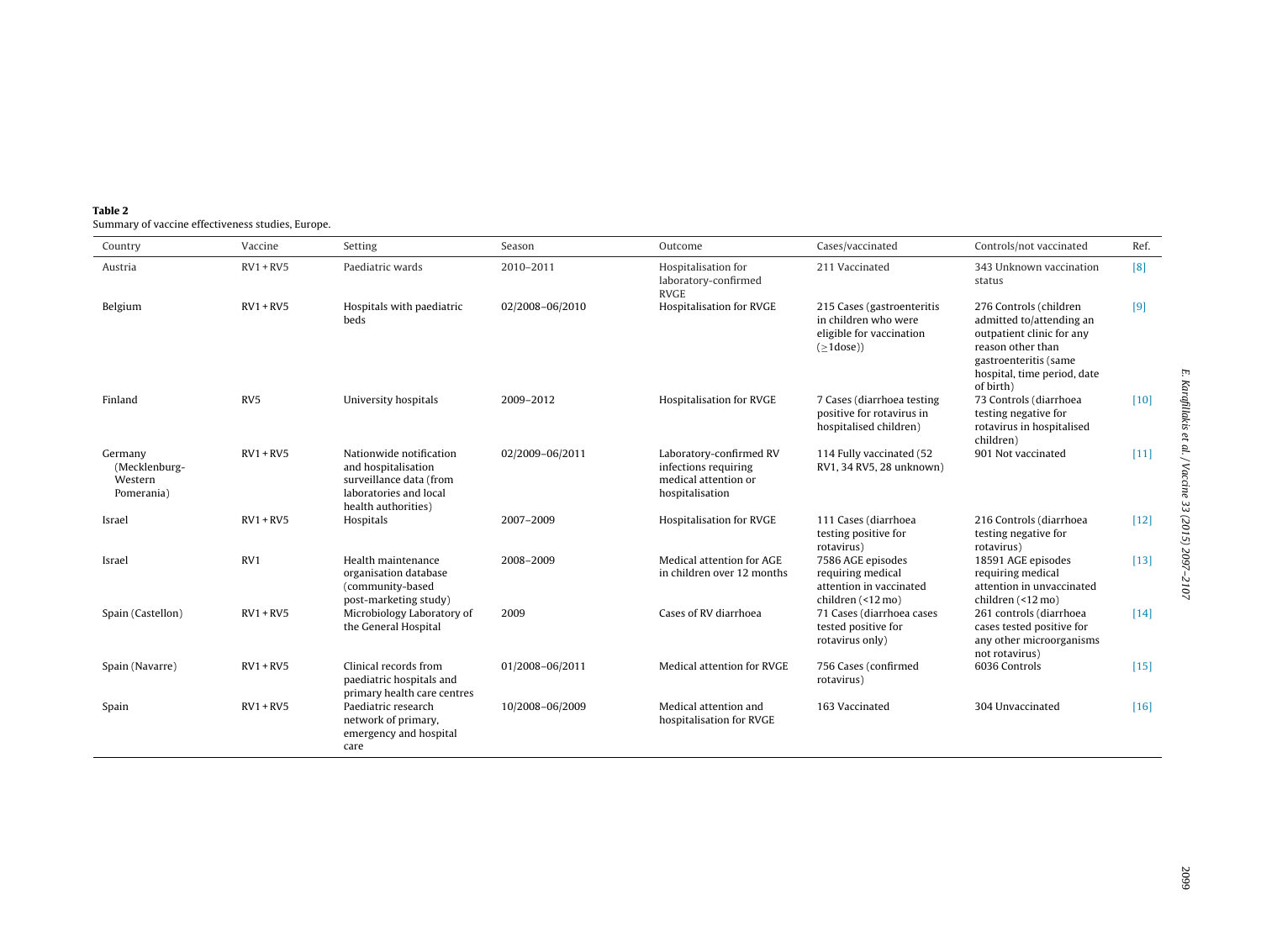<span id="page-3-0"></span>

**Fig. 1.** Database search algorithm used for systematic literature review.

between the two vaccines [\[16\].](#page-9-0) VE for RV1 ranged from 90% (95% CI 81–95%) to 97.5% (95% CI 81.5–99.6%) while VE for RV5 ranged from 92.9% (95% CI 70–98.3%) to 95% (95% CI 63.1–99.3%).

In Belgium, VE was found to be very similar in younger children (3–11 months) compared to older children (over 12 months): 93% (95%CI 80–97%) vs. 89% (95% CI 75–95% for at least one dose of vaccine [\[9\]](#page-9-0) ([Table](#page-4-0) 3). In Germany VE for fully vaccinated children was also found to be similar in the two age groups: 85% (95% CI 82–88%) in children aged 18–29 months versus 80% (95% CI 77–83%) in children aged 6–17 months [11]. Although the study in Belgium showed that VE was higher for severe RVGE (91%, 95% CI 80–96%) compared to mild or moderate RVGE (66%, 95% CI 31–91%) [\(Table](#page-4-0) 3), this difference was not significant.

## 3.1.2. VE against RVGE outpatient visits

Four studies examined VE against RVGE outpatient visits ([Table](#page-4-0) 3). VE for at least one dose of vaccine ranged from 50.1% (95% CI 47.5–52.6%) to 83.5% (95% CI 25.4–96.3) [\(Table](#page-4-0) 3). VE in

fully vaccinated children ranged from 68% (95% CI 61–71%) to 75% (95% CI 62–83%) [\(Table](#page-4-0) 3). VE was lower against RVGE outpatient visits than that observed against RVGE hospitalisation [\[11,14,15\]](#page-9-0) [\(Table](#page-4-0) 3).

In Germany, Adlhoch et al. found that younger children had higher VE against RVGE outpatient visits than older children (74%, 65% CI 69–78% vs. 57%, 95% CI 45–65%)[\[11\].](#page-9-0) In Israel children of high socioeconomic status had higher VE against RVGE outpatient visits compared to those from lower socioeconomic backgrounds (55.8%, 95% CI 52–59.5% vs 33.6%, 95% CI 27.7–39.3%) [\[12\].](#page-9-0) However, no information was given regarding the statistical significance of these differences.

## 3.1.3. VE against laboratory-confirmed rotavirus infections

Three studies reported VE against all laboratory-confirmed rotavirus infections [\(Table](#page-4-0) 3). VE ranged from 87.7% (95% CI 45.5–99.7%) to 91.5% (95% CI 83.7–95.6%) for at least one dose of vaccine, and from 78% (95% CI 68–85%)to 92.8% (95% CI 84.7–96.6%)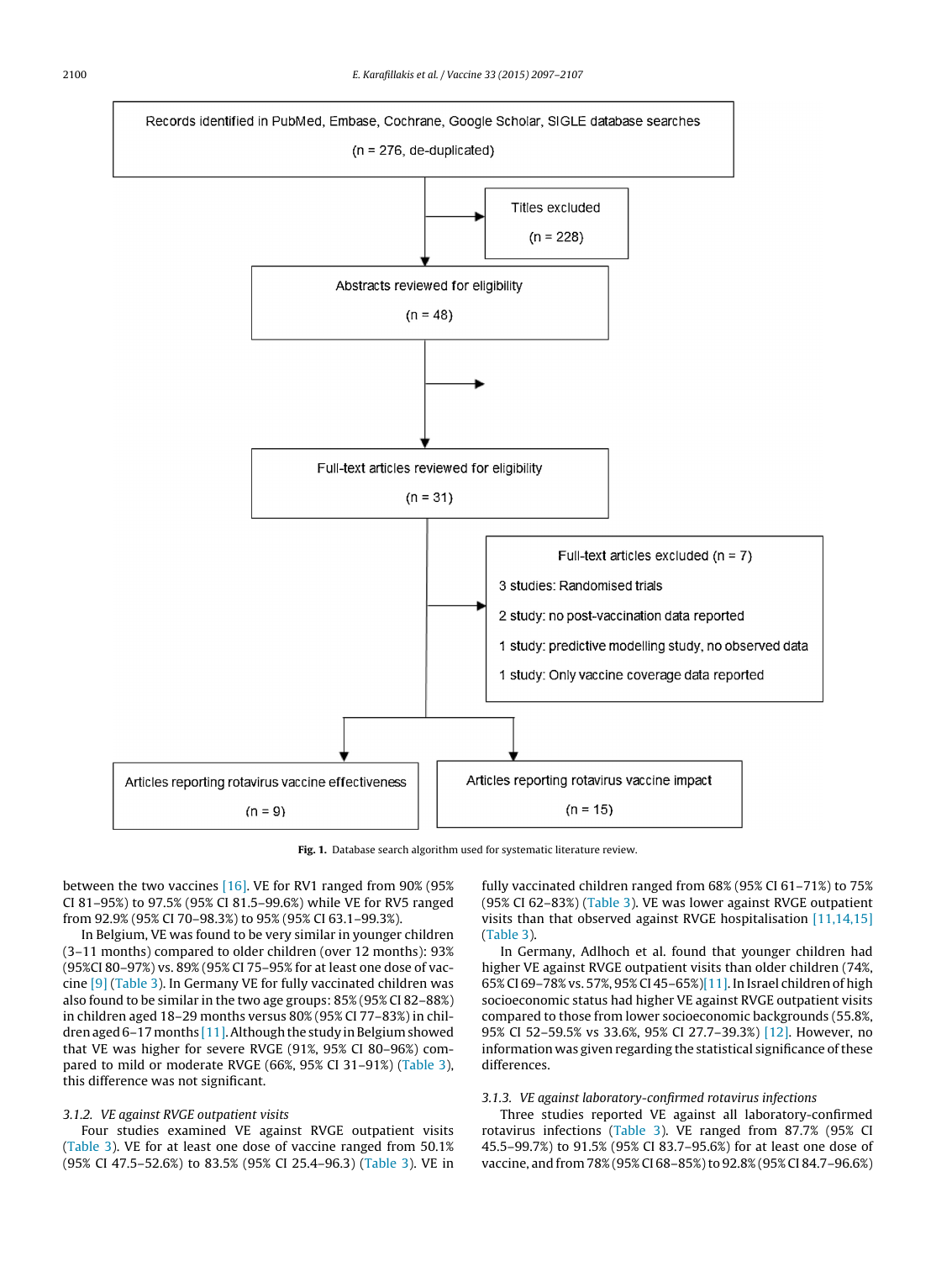<span id="page-4-0"></span>**Table 3**

Vaccine effectiveness against RVGE hospitalisations and outpatient visits, and laboratory-confirmed rotavirus infections, Europe.

| Country                                   | VE for at least 1 dose of vaccine: % (95% CI) | VE for full course of vaccine (2 doses of RV1 or | Ref.   |
|-------------------------------------------|-----------------------------------------------|--------------------------------------------------|--------|
|                                           |                                               | 3 doses of RV5): % (95%CI)                       |        |
| RVGE hospitalisation                      |                                               |                                                  |        |
| Austria                                   |                                               | 2010: 95 (93-97)                                 | [8]    |
|                                           |                                               | 2011:96 (95-97)                                  |        |
| Belgium                                   | Overall: 91 (82-95)                           | Overall (RV1): 90 (81-95)                        | [9]    |
|                                           | 3-11 mo: 93 (80-97)                           | 3-11 mo (RV1): 91 (75-97)                        |        |
|                                           | $>12$ mo: 89 (75-95)                          | $>12$ mo (RV1): 90 (76-96)                       |        |
|                                           |                                               | Severe RVGE (RV1): 91 (80-96)                    |        |
|                                           |                                               | Mild/Moderate RVGE (RV1): 66 (31-91)             |        |
| Finland                                   |                                               | Overall (RV5): 92.1 (50.0-98.7)                  | $[10]$ |
| Germany (Mecklenburg-Western Pomerania)   |                                               | Overall: 80 (77-83)                              | $[11]$ |
|                                           |                                               | 6-17 mo: 80 (77-83)                              |        |
|                                           |                                               | 18-29 mo: 85 (82-88)                             |        |
| Israel                                    | Overall: 89.4 (51.9-97.6)                     | Overall: 88.9 (6.8-98.6)                         | $[12]$ |
| Spain (Castellon)                         | Overall: 93.5 (30.7-99.3)                     |                                                  | $[14]$ |
| Spain (Navarre)                           |                                               | Overall: 83 (65-93)                              | $[15]$ |
| Spain                                     | Overall: 95.6 (85.6-98.6)                     | Overall: 98.3 (87.4-99.8)                        | $[16]$ |
|                                           | Overall (RV1): 97.5 (81.5-99.6)               | Overall (RV1): 97.3 (80.6-99.6)                  |        |
|                                           | Overall (RV5):92.9 (70-98.3)                  | Overall (RV5): 95 (63.1-99.3)                    |        |
| RVGE outpatient visits                    |                                               |                                                  |        |
| Germany (Mecklenburg-Western Pomerania)   |                                               | Overall: 68 (61-71)                              | $[11]$ |
|                                           |                                               | 6-17 mo: 74 (69-78)                              |        |
|                                           |                                               | 18-29 mo: 57 (45-65)                             |        |
| Israel                                    | Overall (RV1): 50.1 (47.5-52.6)               |                                                  | $[13]$ |
|                                           | Low SES (RV1): 33.6 (27.7-39.3)               |                                                  |        |
|                                           | High SES (RV1): 55.8 (52-59.5)                |                                                  |        |
| Spain (Castellon)                         | Overall: 83.5 (25.4-96.3)                     |                                                  | $[14]$ |
| Spain (Navarre)                           |                                               | Overall: 75 (62-83)                              | $[15]$ |
| <b>RVGE</b> outpatient visits             |                                               |                                                  |        |
| Laboratory-confirmed rotavirus infections |                                               |                                                  |        |
| Spain (Castellon)                         | Overall: 87.7 (45.5-99.7)                     |                                                  | $[14]$ |
| Spain (Navarre)                           | Overall: 78 (70-84)                           | Overall: 78 (68-85)                              | $[15]$ |
|                                           | Overall (RV1): 76 (63-85)                     | Overall (RV1): 75 (60-85)                        |        |
|                                           | Overall (RV5): 80 (69-87)                     | Overall (RV5): 81 (68-89)                        |        |
|                                           | $<$ 24 mo: 80 (70-86)                         |                                                  |        |
|                                           | $>24$ mo: 61 (0-84)                           |                                                  |        |
| Spain                                     | Overall: 91.5 (83.7-95.6)                     | Overall: 92.8 (84.7-96.6)                        | $[16]$ |
|                                           |                                               |                                                  |        |

for a full course of vaccination (Table 3). The two studies that compared number of doses of vaccine given found very similar VE in children having received at least one dose of vaccine and children having completed their vaccination course [\[15,16\].](#page-9-0)

The study in Navarre, Spain compared VE for RV1 and RV5 and found very similar results for both vaccines: 76% (95% CI 63–85%) for RV1 and 80% (95% CI 69–87%) for RV5, for at least one dose of vaccine and 75% (95% CI 60–85%) for RV1 and 81% (95% CI 68–89%) for RV5 for full course vaccination [\[15\].](#page-9-0) It also found that children aged less than 24 months had significantly higher VE ( $p = 0.0495$ ) than older children aged over 24 months (80%, 95% CI 70–86% vs 61%, 95% CI 0–84%) (Table 3).

#### 3.2. Vaccine impact

Fifteen studies that assessed the impact of rotavirus vaccination were included ([Table](#page-5-0) 4). From countries where universal rotavirus vaccination has been implemented we included four studies from Austria [\[8,17–19\],](#page-9-0) four from Belgium [\[20–23\]](#page-9-0) and three from Finland [\[10,24,25\].](#page-9-0) Studies using local or regional data from countries at various stages of integrating rotavirus vaccination into their national immunisation programmes included one from France [\[26\],](#page-9-0) one from Germany [\[27\]](#page-9-0) and two from Spain [\[28,29\].](#page-10-0)

#### 3.2.1. Impact on RVGE/AGE hospitalisations

The impact of vaccination on RVGE hospitalisations was the most commonly reported outcome [\(Table](#page-6-0) 5). Austria introduced universal mass rotavirus vaccination in August 2007 [\[17\].](#page-9-0) The programme incorporated RV5 in 2007 and 2009, and RV1 in 2008 and 2010–2012  $[8]$ . Vaccine coverage ranged from 72% in 2008 to 84% in 2011 [\[8,18\].](#page-9-0) In Austria, reductions in RVGE hospitalisations in infants aged less than 1 year ranged from 70% in 2008 to 84% in 2010 compared with the pre-vaccine period (2001–2006) [8,17,18] ([Table](#page-6-0) 5). RVGE hospitalisation rates remained low in children between 2 and 3.5 years of age in 2011, suggesting sustained protection of up to 3 years post-vaccination [\[18\].](#page-9-0) Reductions in RVGE hospitalisations were also observed in children too old to be eligible for rotavirus vaccination [\[8,18\]](#page-9-0) suggesting indirect protection of these individuals [\(Table](#page-6-0) 5). However, in 2011 a distinct increase in RVGE hospitalisations was observed in children over 5 years of age compared to the pre-vaccine era [\[8\].](#page-9-0) Explanations for this increase included deferred exposure, and change of age distribution due to accumulation of risk of infection over time among non-immune children, and/or very high rotavirus activity in 2011 [\[8\].](#page-9-0)

Similarly, Belgium introduced rotavirus vaccines into the infant immunisation schedule from 2006 [\[20\].](#page-9-0) From 2006 to 2008, 95% of children receiving a rotavirus vaccine were given RV1 and 5% received RV5 [\[23\].](#page-9-0) Overall vaccine coverage was estimated to be at least 90% [\[21\]](#page-9-0) and significant reductions in RVGE hospitalisations have been observed. One study, performed across 12 hospitals, reported 65% to 80% reductions in RVGE hospitalisations in the first two years post-vaccination in the vaccine-eligible age group. Reductions of 20% to 64% were observed in age groups too old or too young to be eligible for vaccination [\[22\]](#page-9-0) [\(Table](#page-6-0) 5).

In Finland, the national rotavirus immunisation programme with RV5 started in 2009 [\[24\].](#page-9-0) Vaccine coverage is estimated to be 95% to 97% [24]. A national hospital database study comparing RVGE and acute gastroenteritis (AGE) hospitalisations prior (1995–2005) and after (2010) the start of the programme demonstrated a 80%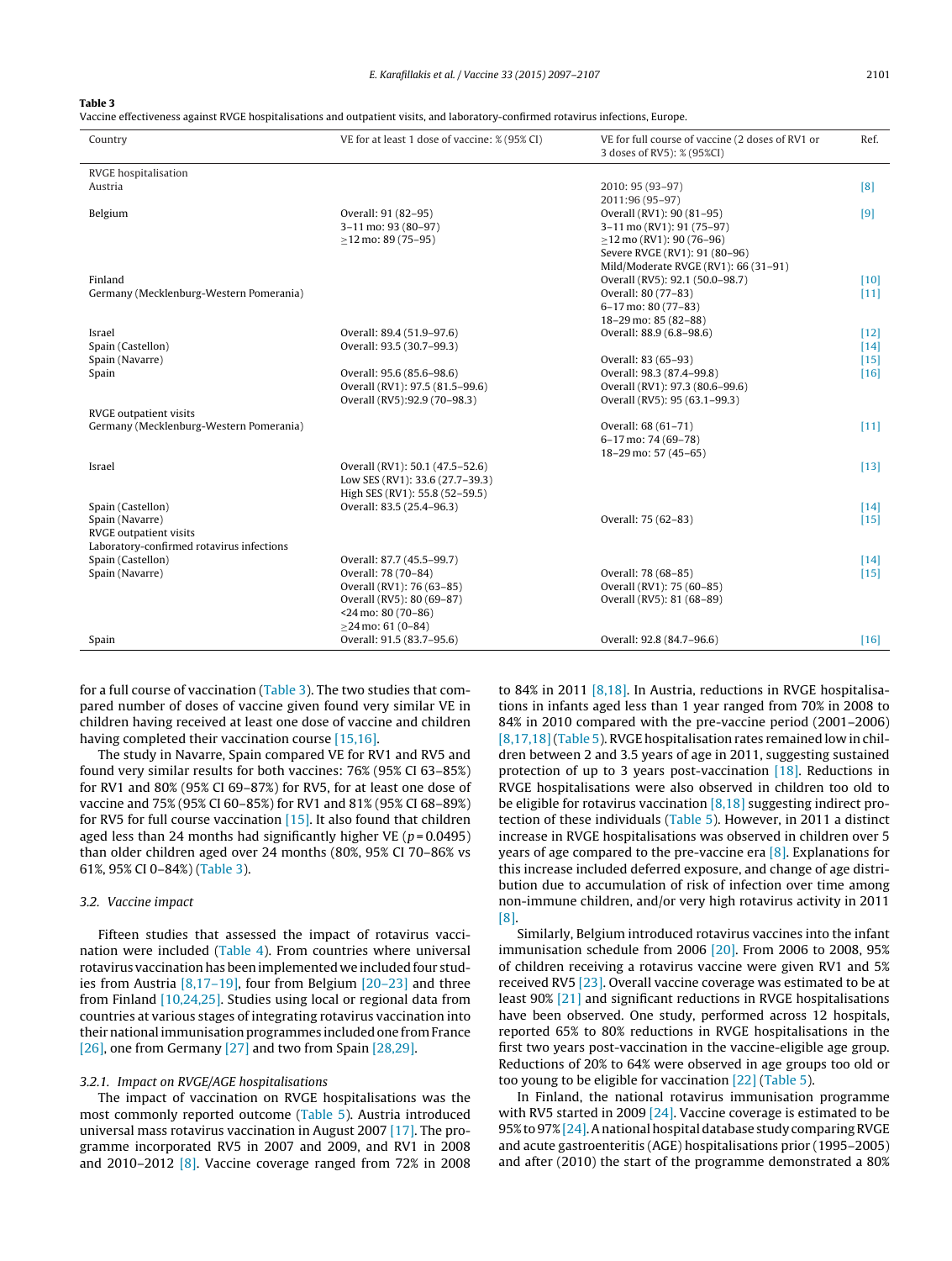#### <span id="page-5-0"></span>**Table 4**

Summary of vaccine impact studies, Europe.

| Country, year of vaccine<br>introduction | Vaccine                 | Study population        | Vaccine coverage<br>$(\%)$ | Study period |           | Data source for RVGE cases                                                           | Outcomes evaluated                                                            | Ref.   |
|------------------------------------------|-------------------------|-------------------------|----------------------------|--------------|-----------|--------------------------------------------------------------------------------------|-------------------------------------------------------------------------------|--------|
|                                          |                         |                         |                            | Before       | After     |                                                                                      |                                                                               |        |
| Austria, 2007                            | $RVI + RV5$             | Children <15 years      | 72                         | 2001-2006    | 2008      | Prospective surveillance<br>study; sentinel system in<br>11 hospitals                | RVGE hospitalisation rates                                                    | $[17]$ |
| Austria, 2007                            | $\text{e}$ RV1 + RV5    | Children <15 years      | 74                         | 2001-2005    | 2008-2009 | Prospective surveillance<br>study; sentinel system in<br>11 hospitals                | RVGE hospitalisation rates                                                    | $[18]$ |
| Austria, 2007                            | $\text{e}$ RV1 + RV5    | Children <15 years      | $78 - 84$                  | 2001-2005    | 2008-2011 | Prospective surveillance<br>study; sentinel system in<br>11 hospitals                | RVGE hospitalisation rates                                                    | [8]    |
| Austria, 2007                            | $\textdegree$ RV1 + RV5 | Children 0-18 years     | $72 - 74$                  | 2002-2005    | 2008-2009 | Retrospective evaluation<br>study; 1 large tertiary care<br>hospital                 | Number of RVGE<br>hospitalisations<br>Number of RVGE<br>nosocomial infections | $[19]$ |
| Belgium, 2006                            | $\text{e}$ RV1 + RV5    | Children <5 years       | 88                         | 1986-2006    | 2007-2009 | Prospective surveillance<br>study; sentinel system in 1<br>hospital                  | RVGE hospitalisations as<br>percentage of AGE<br>hospitalisations             | [20]   |
| Belgium, 2006                            | $\textdegree$ RV1 + RV5 | All age groups          | 90                         | 1999-2006    | 2007-2010 | Prospective surveillance<br>study; sentinel system of<br>microbiology laboratories   | Number of<br>laboratory-confirmed<br>rotavirus infections                     | $[21]$ |
| Belgium, 2006                            | $\text{e}$ RV1 + RV5    | Children $\leq$ 5 years | $85 - 90$                  | 2004-2006    | 2007-2009 | Retrospective database<br>study; 12 hospitals                                        | Number of RVGE<br>hospitalisations Number of<br>RVGE nosocomial<br>infections | $[22]$ |
| Belgium, 2006                            | $RVI + RV5$             | All age groups          | 90                         | 2005-2006    | 2008      | Prospective surveillance<br>study; sentinel system of<br>microbiology laboratories   | Number of<br>laboratory-confirmed<br>rotavirus infections                     | $[23]$ |
| Finland, 2009                            | RV <sub>5</sub>         | Children <5 years       | $95 - 97$                  | 1999-2005    | 2010      | Retrospective national<br>database study; national<br>Hospital Discharge Register    | RVGE/AGE hospitalisation<br>rates RVGE/AGE outpatient<br>visit rates          | $[24]$ |
| Finland, 2009                            | RV <sub>5</sub>         | Children <16 years      | $95 - 97$                  | 2006-2008    | 2009-2011 | Prospective surveillance<br>study; sentinel system in 1<br>hospital                  | Number of RVGE/AGE<br>hospitalisations umber of<br>RVGE/AGE outpatient visits | $[25]$ |
| Finland, 2009                            | RV <sub>5</sub>         | Children <16 years      | $95 - 97$                  | 2001-2006    | 2009-2012 | Retrospective database<br>study; 2 hospitals                                         | RVGE/AGE hospitalisation<br>rates                                             | $[10]$ |
| France, 2007                             | RV <sub>5</sub>         | Children <2 years       | 47                         | 2002-2007    | 2008-2009 | Population-based<br>prospective cohort study;<br>catchment area of 1<br>hospital     | RVGE hospitalisation rates                                                    | $[26]$ |
| Germany, 2006                            | $RV1 + RV5$             | All age groups          | 22 WFS<br><b>58 EFS</b>    | 2004-2006    | 2008-2011 | Retrospective national<br>database study; national<br>disease reporting system       | RVGE hospitalisation rates                                                    | $[27]$ |
| Spain, 2007                              | $RV1 + RV5$             | Children <5 years       | 38                         | 2005-2006    | 2009      | Retrospective national<br>database study; national<br>Hospital Discharge<br>database | RVGE/AGE hospitalisation<br>rates                                             | [28]   |
| Spain, 2007                              | $RV1 + RV5$             | Children <5 years       | 46                         | 2003-2007    | 2008-2010 | Retrospective database<br>study; 32 hospitals                                        | RVGE/AGE hospitalisation<br>rates                                             | $[29]$ |

a National immunisation programme has incorporated RV1 (Rotarix) and RV5 (Rotateq).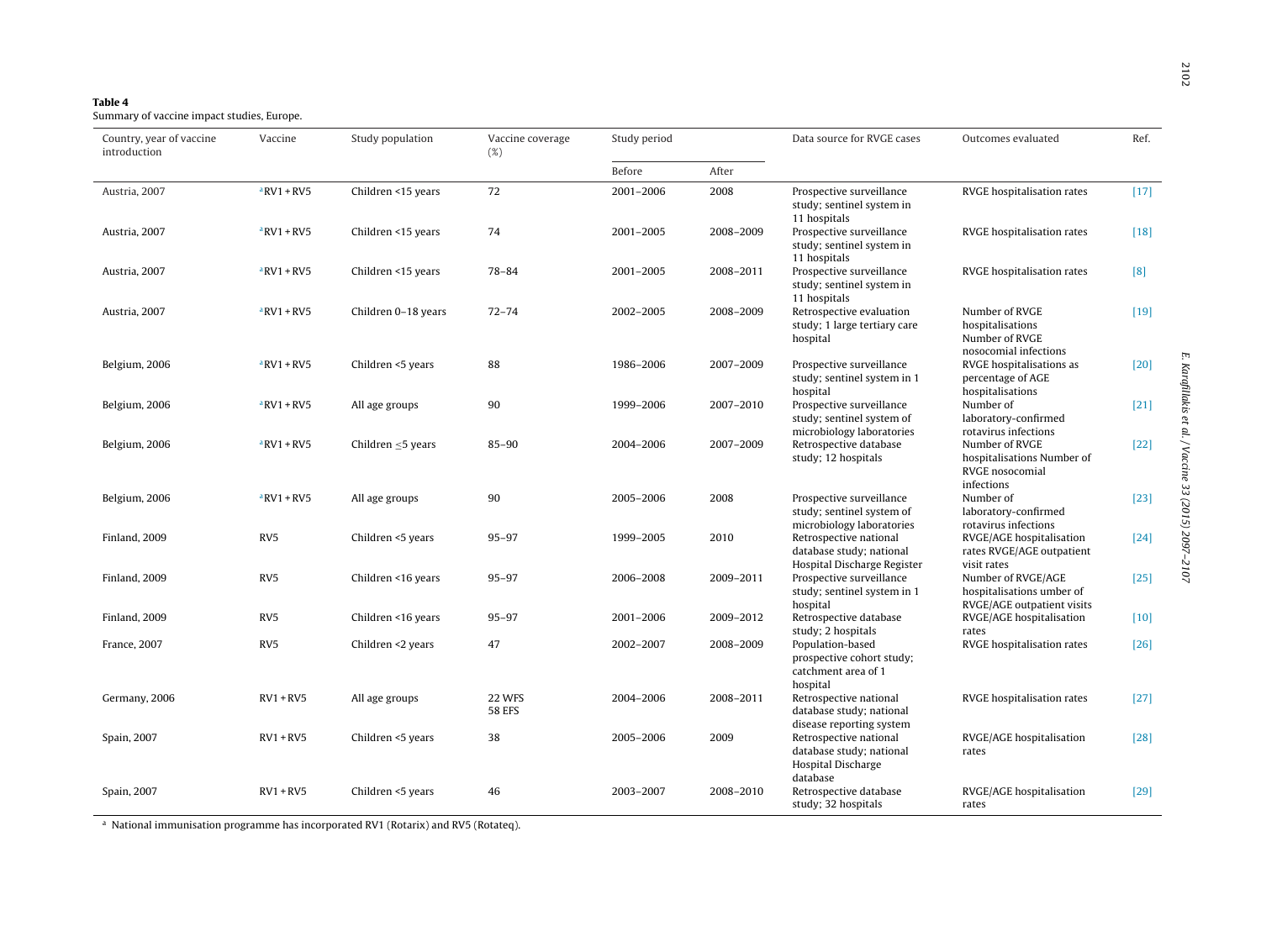#### <span id="page-6-0"></span>**Table 5**

| Impact of vaccination on RVGE hospitalisations, nosocomial infections and outpatient visits, and laboratory-confirmed rotavirus infections. Europe, |  |  |  |  |
|-----------------------------------------------------------------------------------------------------------------------------------------------------|--|--|--|--|
|                                                                                                                                                     |  |  |  |  |

| Country                     | Vaccine                 | Outcome measured                             | Pre-vaccination |                        | Post-vaccination |                          |                                                      | Ref.              |
|-----------------------------|-------------------------|----------------------------------------------|-----------------|------------------------|------------------|--------------------------|------------------------------------------------------|-------------------|
|                             |                         |                                              | Year            | Result                 | Year             | Result                   | Change (95% CI)                                      |                   |
| <b>RVGE</b> hospitalisation |                         |                                              |                 |                        |                  |                          |                                                      |                   |
| Austria                     | $\text{e}$ RV1 + RV5    | Annual RVGE hospitalisation rates/100,000    | 2001-2006       | $<$ 1 yr: 2066         | 2008             | $<$ 1 yr: 631            | $-70$                                                | $[17]$            |
|                             |                         | children (extrapolated to whole country from |                 | 1 yr: 1822             |                  | 1 yr:1456                | $-20$                                                |                   |
|                             |                         | surveillance system)                         |                 | 2-4 yrs: 436           |                  | 2-4 yrs: 461             | $+6$                                                 |                   |
|                             |                         |                                              |                 | 5-14 yrs: 34           |                  | $5 - 14$ yrs: 34         | $\mathbf{0}$                                         |                   |
| Austria                     | $RV1 + RV5$             | Annual RVGE hospitalisation rates/100,000    | 2001-2005       | $<$ 1 yr: 2141         | 2009             | $1 \text{ yr}$ : 441     | $-79$                                                | $[18]$            |
|                             |                         | children (extrapolated to whole country from |                 | 1 yr: 1745             |                  | 1 yr:408                 | $-76$                                                |                   |
|                             |                         | surveillance system)                         |                 | 2-4 yrs: 394           |                  | $2 - 4$ yrs: 256         | $-35$                                                |                   |
|                             |                         |                                              |                 | $5 - 14$ yrs: 31       |                  | $5 - 14$ yrs: 19         | $-38$                                                |                   |
| Austria                     | $RV1 + RV5$             | Annual RVGE hospitalisation rates/100,000    | 2001-2005       | $<$ 1 yr: 2141         | 2010             | $<$ 1 yr: 344            | $-84$                                                | $\lceil 8 \rceil$ |
|                             |                         | children (extrapolated to whole country from |                 | 1 yr: 1745             | 2011             | 1 yr: 331                | $-81$                                                |                   |
|                             |                         | surveillance system)                         |                 | $2 - 3.4$ yrs: 611     |                  | 2-3.4 yrs: 235           | $-62$                                                |                   |
|                             |                         |                                              |                 | $3.5 - 4$ yrs: 206     |                  | $3.5 - 4$ yrs: 188       | $-9$                                                 |                   |
|                             |                         |                                              |                 | 5-9 yrs: 53            |                  | 5-9 yrs: 35              | $-34$                                                |                   |
|                             |                         |                                              |                 | $10-14$ yrs: 13        |                  | $10-14$ yrs: 6           | $-32$                                                |                   |
|                             |                         |                                              |                 |                        |                  | $<$ 1 yr: 397            | $-81$                                                |                   |
|                             |                         |                                              |                 |                        |                  | 1 yr: 332                | $-81$                                                |                   |
|                             |                         |                                              |                 |                        |                  | $2 - 3.4$ yrs: 216       | $-65$                                                |                   |
|                             |                         |                                              |                 |                        |                  | 3.5-4 yrs: 201           | $-3$                                                 |                   |
|                             |                         |                                              |                 |                        |                  | 5-9 yrs: 78              | $+48$                                                |                   |
|                             |                         |                                              |                 |                        |                  | $10-14$ yrs: 14          | $+6$                                                 |                   |
| Austria                     | $RVI + RV5$             | Annual number of RVGE hospitalisations       | 2002-2005       | $1 \text{ yr}$ : 90    | 2008-2009        | $<1$ yr: 11              | $-88$                                                | $[19]$            |
|                             |                         |                                              |                 | $0-18$ yrs: 257        |                  | $0 - 18$ yrs: 67         | $-74$                                                |                   |
| Belgium                     | $\text{d}$ RV1 + RV5    | Annual RVGE hospitalisations as a percentage | 1986-2006       | $5$ yrs: $19%$         | 2007             | <5 yrs: 12%              | $-35$                                                | [20]              |
|                             |                         | of annual total AGE hospitalisations         |                 |                        | 2008             | $5 \, \text{yrs}$ : 10%  | $-49$                                                |                   |
|                             |                         |                                              |                 |                        | 2009             | $5$ vrs: 6%              | $-66$                                                |                   |
| Belgium                     | $RVI + RV5$             | Annual number of RVGE hospitalisations       | 2004-2006       | $<$ 2 mo: 44           | 2008             | $2$ mo: 22               | $-50$ ( $-64$ to $-36$ )                             |                   |
|                             |                         |                                              |                 | 2-24 mo: 716           | 2009             | 2-24 mo: 249             | $-65$ ( $-69$ to $-62$ )                             | $[22]$            |
|                             |                         |                                              |                 | >24 mo: 121            |                  | >24 mo: 97               | $-20$ ( $-28$ to $-14$ )                             |                   |
|                             |                         |                                              |                 |                        |                  | $< 2$ mo: 16             |                                                      |                   |
|                             |                         |                                              |                 |                        |                  | 2-24 mo: 140             | $-64$ ( $-76$ to $-49$ )<br>$-80$ ( $-83$ to $-77$ ) |                   |
|                             |                         |                                              |                 |                        |                  | $>24 \,\mathrm{mo}$ : 43 | $-64$ ( $-72$ to $-56$ )                             |                   |
|                             | RV <sub>5</sub>         |                                              | 1999-2005       |                        | 2010             |                          |                                                      |                   |
| Finland                     |                         | Annual RVGE hospitalisation rates/1000       | 1999-2005       | $<$ 1 yr: 4.9          | 2010             | $<$ 1 yr: 1.0            | $-80$ ( $-85$ to $-75$ )                             | $[24]$            |
|                             |                         | person years                                 |                 | 1 yr: 5.7              |                  | 1 yr: 1.5                | $-74$ ( $-79$ to $-68$ )                             |                   |
|                             |                         | Annual AGE hospitalisation rates/1000 person |                 | 2 yrs: 2.7             |                  | 2 yrs: 0.8               | $-70$ ( $-77$ to $-60$ )                             |                   |
|                             |                         | vears                                        |                 | 3 yrs: 1.3             |                  | 3 yrs: 0.4               | $-69$ ( $-80$ to $-54$ )                             |                   |
|                             |                         |                                              |                 | 4 yrs: 0.7             |                  | 4 yrs: 0.3               | $-53$ ( $-70$ to $-26$ )                             |                   |
|                             |                         |                                              |                 | $<$ 1 yr: 20           |                  | $<$ 1 yr: 9              | $-54$ ( $-58$ to $-50$ )                             |                   |
|                             |                         |                                              |                 | $1 \,\text{yr}$ : 21   |                  | 1 yr: 9                  | $-55$ ( $-59$ to $-51$ )                             |                   |
|                             |                         |                                              |                 | 2 yrs: 10              |                  | $2$ yrs: $5$             | $-51$ ( $-56$ to $-45$ )                             |                   |
|                             |                         |                                              |                 | 3 yrs: 6               |                  | 3 yrs: 3                 | $-47$ ( $-54$ to $-39$ )                             |                   |
|                             |                         |                                              |                 | $4$ yrs: $4$           |                  | $4$ yrs: $3$             | $-27(-37$ to $-15)$                                  |                   |
| Finland                     | RV <sub>5</sub>         | Annual number of RVGE hospitalisations       | 2006-2008       | <16 yrs: 219           | 2009-2011        | $<$ 16 yrs: 52           | $-76$                                                | $[25]$            |
|                             |                         | Annual number of AGE hospitalisations        | 2006-2008       | $<$ 16 yrs: 434        | 2009-2011        | $<$ 16 yrs: 186          | $-57$                                                |                   |
| Finland                     | RV <sub>5</sub>         | Annual RVGE hospitalisation rates/1000       | 2001-2006       | $<$ 16 yrs: 0.66       | 2009-2012        | $<$ 16 yrs: 0.14         | $-78$                                                | $[10]$            |
|                             |                         | children                                     | 2001-2006       | $16$ yrs: NR $b$       | 2009-2012        | $<$ 16 yrs: NR           | $-57$                                                |                   |
|                             |                         | Annual AGE hospitalisation rates/1000        |                 |                        |                  |                          |                                                      |                   |
|                             |                         | children                                     |                 |                        |                  |                          |                                                      |                   |
| France                      | RV <sub>5</sub>         | Annual number of RVGE hospitalisations       | 2002-2007       | $<$ 2 yrs: 61          | 2008-2009        | $<$ 2 yrs: 30            | $-51$                                                | [26]              |
| Germany                     | $\textdegree$ RV1 + RV5 | Annual RVGE hospitalisation rates/100,000    | 2004-2006       | <b>WFS</b>             | 2008-2011        | <b>WFS</b>               | $-25$                                                | $[27]$            |
|                             |                         | population                                   |                 | $<$ 2 yrs: NR          |                  | $<$ 2 yrs: NR            | $-36$                                                |                   |
|                             |                         |                                              |                 | EFS                    |                  | <b>EFS</b>               |                                                      |                   |
|                             |                         |                                              |                 | $2 \, \text{vrs}$ : NR |                  | $2$ vrs: NR              |                                                      |                   |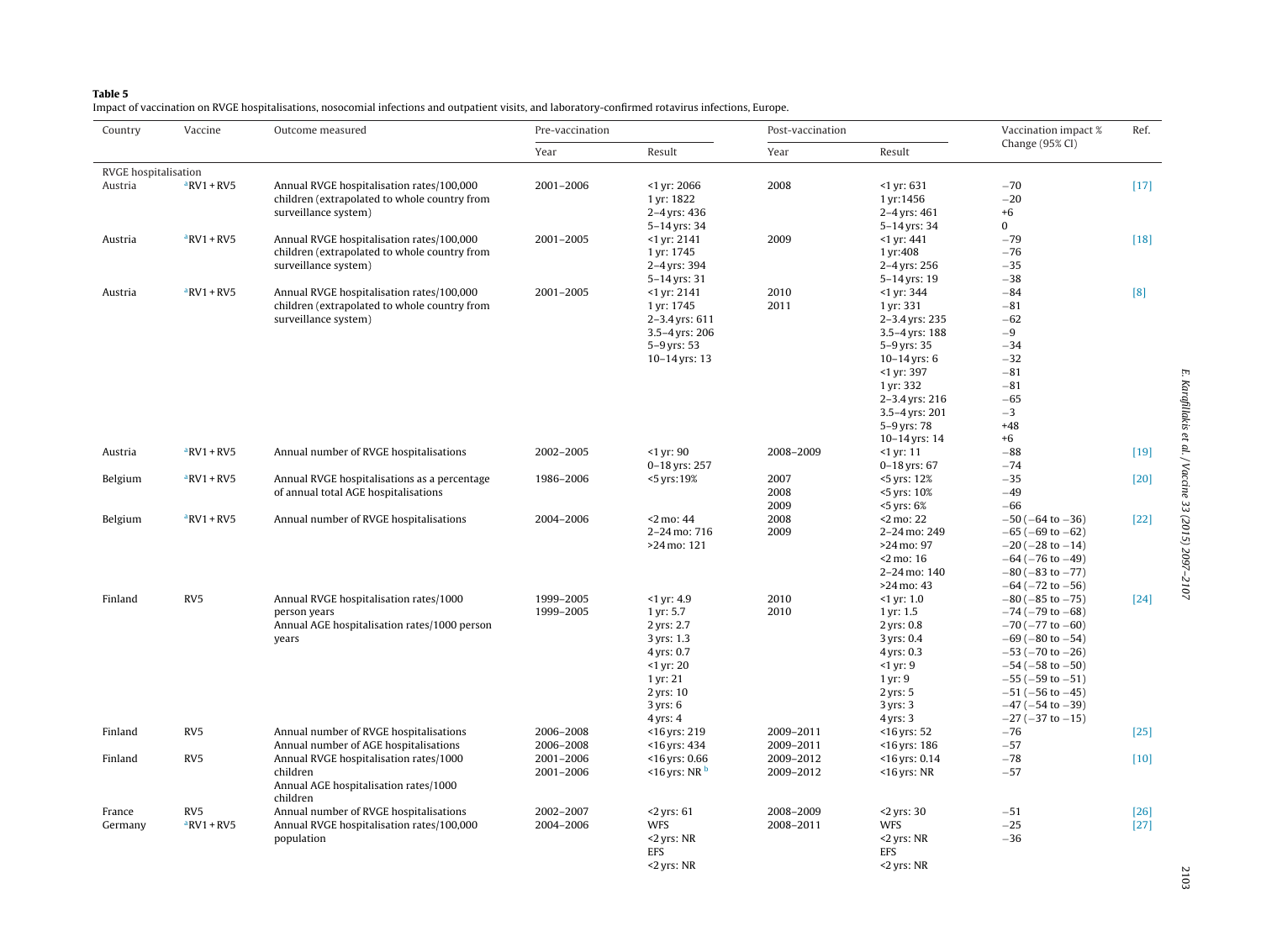<span id="page-7-0"></span>

| $RV1 + RV5$<br>Annual RVGE hospitalisation rates/100,000<br>Spain<br>children                       | Year<br>2005-2006<br>2005-2006 | Result<br>$<$ 1 yr: 835<br><5 yrs: 278 | Year<br>2009 | Result<br>$<$ 1 yr: 477 | Change (95% CI)            |        |
|-----------------------------------------------------------------------------------------------------|--------------------------------|----------------------------------------|--------------|-------------------------|----------------------------|--------|
|                                                                                                     |                                |                                        |              |                         |                            |        |
|                                                                                                     |                                |                                        |              |                         | $-43$                      | $[28]$ |
|                                                                                                     |                                |                                        | 2009         | <5 yrs: 174             | $-37$                      |        |
| Annual AGE hospitalisation rates/100,000                                                            |                                | $<$ 1 yr: 2741                         |              | $<$ 1 yr: 1584          | $-42$                      |        |
| children                                                                                            |                                | <5 yrs: 1156                           |              | <5 yrs: 749             | $-35$                      |        |
| $RVI + RV5$<br>Annual RVGE hospitalisation rates/100,000<br>Spain                                   | 2003-2007                      | <5 yrs: 298                            | 2008-2009    | <5 yrs: 254             | $-15$                      | $[29]$ |
| children                                                                                            | 2003-2007                      | <5 yrs: 600                            | 2009-2010    | <5 yrs: 165             | $-45$                      |        |
| Annual AGE hospitalisation rates//100,000                                                           |                                |                                        | 2008-2009    | <5 yrs: 420             | $-30$                      |        |
| children                                                                                            |                                |                                        | 2009-2010    | <5 yrs: 306             | $-49$                      |        |
| Nosocomial RVGE                                                                                     |                                |                                        |              |                         |                            |        |
| $\textdegree$ RV1 + RV5<br>Annual number of RVGE nosocomial infections<br>Austria                   | 2002-2005                      | $1$ vr: 14                             | 2008-2009    | $1$ yr: 1               | $-97$                      | $[19]$ |
|                                                                                                     |                                | $0 - 18$ yrs: 27                       |              | $0-18$ yrs: 2           | -93                        |        |
| $RVI + RV5$<br>Annual number of RVGE nosocomial infections<br>Belgium                               | 2004-2006                      | $\leq$ 5 yrs: 140                      | 2008         | $\leq$ 5 yrs: 75        | $-46$                      | $[22]$ |
|                                                                                                     |                                |                                        | 2009         | $\leq$ 5 yrs: 33        | $-76$                      |        |
| $\text{d}$ RV1 + RV5<br>Annual RVGE nosocomial infection<br>Germany                                 | 2004-2006                      | <b>WFS</b>                             | 2008-2011    | <b>WFS</b>              | $-25$                      | $[27]$ |
| rates/100,000 population                                                                            |                                | <6 mo: 156                             |              | <6 mo: 117              | $-38$                      |        |
|                                                                                                     |                                | 6-11 mo: 108                           |              | 6-11 mo: 66             | $-4$                       |        |
|                                                                                                     |                                | 12-17 mo: 59                           |              | 12-17 mo: 57            | $+1$                       |        |
|                                                                                                     |                                | 18-23 mo: 35                           |              | 18-23 mo: 36            | $-5$                       |        |
|                                                                                                     |                                | $2 - 4$ yrs: 10                        |              | $2 - 4$ yrs: 9          | $+5$                       |        |
|                                                                                                     |                                | EFS                                    |              | EFS                     | $-36$                      |        |
|                                                                                                     |                                | <6 mo: 214                             |              | <6 mo: 225              | $-28$                      |        |
|                                                                                                     |                                | 6-11 mo: 148                           |              | 6-11 mo: 94             | $-33$                      |        |
|                                                                                                     |                                | 12-17 mo: 109                          |              | 12-17 mo: 79            | $-20$                      |        |
|                                                                                                     |                                | 18-23 mo: 54                           |              | 18-23 mo: 36            |                            |        |
|                                                                                                     |                                | $2 - 4$ yrs: 29                        |              | $2 - 4$ yrs: 23         |                            |        |
| RVGE outpatient visits                                                                              |                                |                                        |              |                         |                            |        |
| Finland<br>RV <sub>5</sub><br>Annual RVGE outpatient visit rates/1000                               | 1999-2005                      | $1 \text{ yr}$ : 0.4                   | 2010         | $1 \text{ yr}$ : 0.08   | $-79(-91$ to $-48$ )       | $[24]$ |
| person years                                                                                        | 1999-2005                      | $1 \,\text{yr}$ : 0.4                  | 2010         | 1 yr: 0.1               | $-73(-88$ to $-39)$        |        |
| Annual AGE outpatient visit rates/1000 person                                                       |                                | $2$ yrs: $0.3$                         |              | 2 yrs: 0.15             | $-43$ ( $-71$ to 13)       |        |
| years                                                                                               |                                | 3 yrs: 0.09                            |              | 3 yrs:0.07              | $-30$ ( $-75$ to 97)       |        |
|                                                                                                     |                                | 4 yrs: 0.08                            |              | 4 yrs: 0.02             | $-79$ ( $-97$ to 55)       |        |
|                                                                                                     |                                | $<1$ yr: 22                            |              | $1 \text{ yr}$ : 19     | $-13(-18 \text{ to } -7)$  |        |
|                                                                                                     |                                | 1 yr: 19                               |              | 1 yr: 17                | $-11$ ( $-16$ to $-5$ )    |        |
|                                                                                                     |                                | 2 yrs: 10                              |              | $2$ yrs: $8$            | $-22$ ( $-29$ to $-14$ )   |        |
|                                                                                                     |                                | $3$ yrs: $6$                           |              | 3 yrs: 6                | $-1$ ( $-11$ to 10)        |        |
|                                                                                                     |                                | $4$ yrs: $4$                           |              | $4$ yrs: 5              | $+27(-12 \text{ to } 43)$  |        |
| RV <sub>5</sub><br>Annual number of RVGE outpatient visits<br>Finland                               | 2006-2008                      | $<$ 16 yrs: 177                        | 2009-2011    | $<$ 16 yrs: 34          | $-81$                      | $[25]$ |
| Annual number of AGE outpatient visits                                                              | 2006-2008                      | $<$ 16 yrs: 375                        | 2009-2011    | $<$ 16 yrs: 144         | $-62$                      |        |
| Laboratory-confirmed rotavirus infections                                                           |                                |                                        |              |                         |                            |        |
| Annual number of laboratory-confirmed<br>Belgium<br>$RV1 + RV5$                                     | 1999-2006                      | NR (monthly counts                     | 2007-2010    | NR (monthly counts)     | $-50$                      | $[21]$ |
| rotavirus infections                                                                                |                                | shown on graph)                        |              | shown on graph)         |                            |        |
| Annual number of laboratory-confirmed<br>Belgium<br>$\textdegree$ RV1 + RV5<br>rotavirus infections | 2005-2006                      | 6383                                   | 2008         | 2464                    | $-61\%$ ( $-63$ to $-60$ ) | $[23]$ |

a National immunisation programme has incorporated RV1 (Rotarix) and RV5 (Rotateq).

<sup>b</sup> NR: data not reported.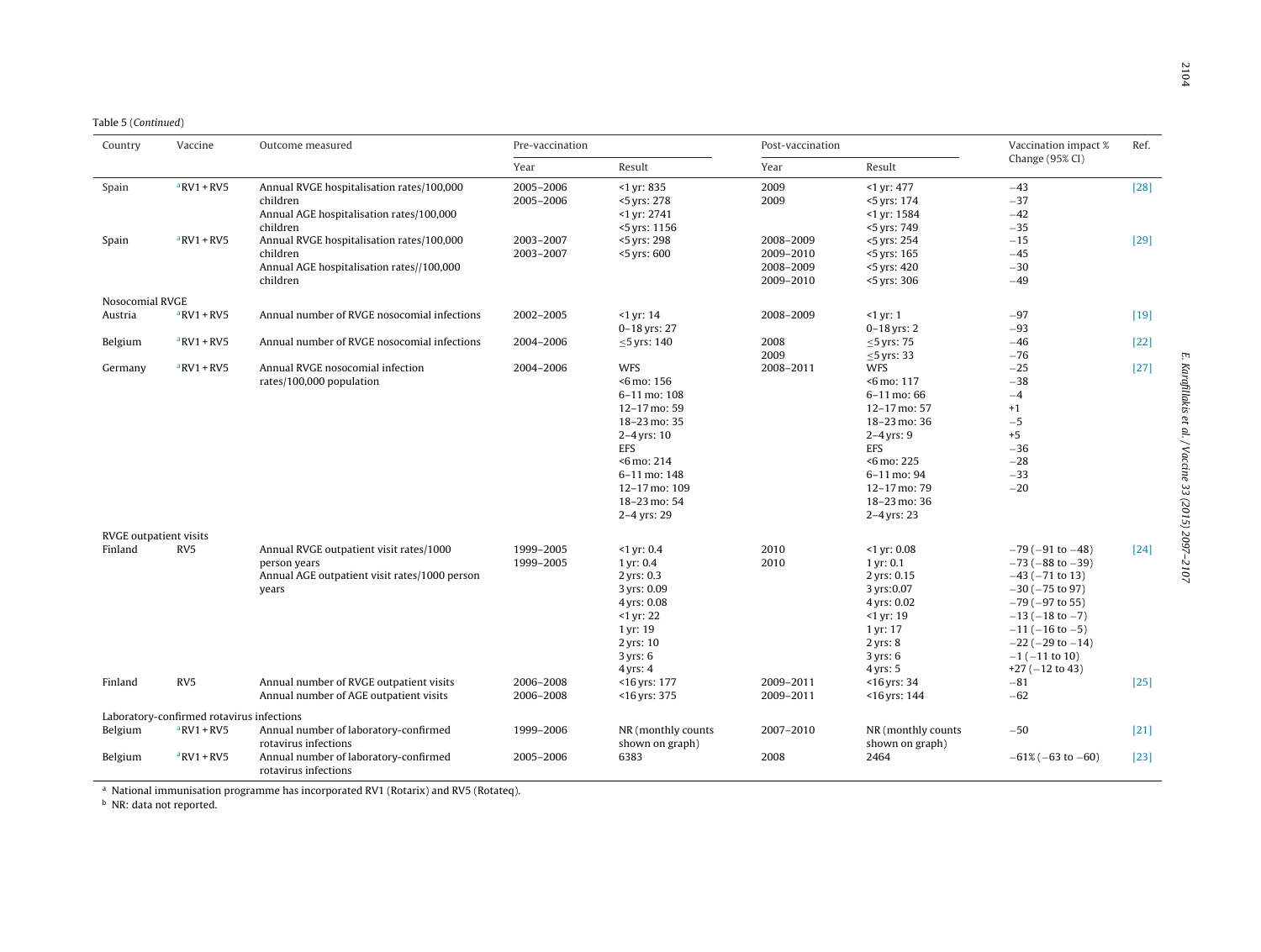reduction in RVGE hospitalisations among infants aged less than 1 year of age and 54% when the total inpatient AGE burden was considered in the same age group [\[24\]](#page-9-0) ([Table](#page-6-0) 5). Reductions of 53% to 74% and 27% to 55% in RVGE and AGE hospitalisations, respectively, were observed in age groups too old to be eligible for rotavirus vaccination [\[24\]](#page-9-0) ([Table](#page-6-0) 5). Further studies conducted in individual hospitals reported similar reductions in childhood RVGE and AGE hospitalisations compared with the pre-vaccine period [\[10,25\]](#page-9-0) ([Table](#page-6-0) 5).

In the absence of a national rotavirus vaccination programme in France a study performed in the city of Brest found that RVGE hospitalisations in children less than 2 years of age declined by 51% compared with the pre-vaccination period. This was consistent with the estimated vaccine coverage of 47% with RV5, which was the only vaccine used in the region  $[26]$  ([Table](#page-6-0) 5). No reduction was observed in age groups over 2 years of age [\[26\].](#page-9-0)

In Germany, rotavirus vaccines have been available on the market since 2006. However, rotavirus vaccination (RV1 and RV5) has been included in the routine vaccination scheme in only five of the 16 federal states since 2008 [\[27\].](#page-9-0) In 2010 a moderate (58%) and low (22%) vaccine uptake was observed in the five eastern federal states (EFS) and the 11 western federal states (WFS), respectively [\[27\].](#page-9-0) A study using the national mandatory disease reporting system found that RVGE hospitalisations in children less than 2 years of age were reduced by 36% and 25% in EFS and WFS, respectively, in postvaccine seasons (2008–2011) compared to pre-vaccine seasons (2004–2006) [\[27\]](#page-9-0) ([Table](#page-6-0) 5). No significant reduction was observed in age groups over 2 years of age [\[27\].](#page-9-0)

InSpain, rotavirus vaccineshave beenavailable since 2006 (RV1) and 2007 (RV5) but they are neither funded nor reimbursed by the National Health System [\[29\].](#page-10-0) Overall vaccine coverage in 2009 was 38% [\[28\].](#page-10-0) A national hospital database study comparing RVGE and AGE hospitalisations prior (2005–2006) and after (2009) vaccine introduction demonstrated a 43% reduction in RVGE hospitalisations among infants less than 1 year of age and a 42% reduction in total AGE hospitalisations in the same age group [\[28\]](#page-10-0) ([Table](#page-6-0) 5). Hospitalisation rates for RVGE and AGE in children less than 5 years of age were 37% and 35% lower [\[28\]](#page-10-0) [\(Table](#page-6-0) 5). A regional study performed in Galicia (North-western Spain), where vaccine coverage was estimated to be 49%, reported similar reductions in childhood RVGE and AGE hospitalisations compared with the pre-vaccine period. Hospitalisation rates for RVGE and AGE in children less than 5 years of age were 45% and 49% lower, respectively [\[29\]](#page-10-0) ([Table](#page-6-0) 5). In 2010, the Spanish Drugs and Health Products Agency did not authorise the release of new batches of the two vaccines onto the Spanish market for five months (June to November 2010) due to the detection of circovirus in both vaccines [\[30\].](#page-10-0) The withdrawal of RV1 in Spain still remains, so currently only RV5 is available. The impact of this temporary withdrawal was evaluated in Galicia  $[31]$ as an extension of the previous study [\[29\].](#page-10-0) A sudden drop in vaccine coverage was observed from 49% to 22% [\[31\].](#page-10-0) A rebound 260% increase in RVGE hospitalisations in children less than 12 months of age was observed in 2010–2011 compared to the previous season [\[31\].](#page-10-0) In 2011–2012, once rotavirus vaccination was resumed, rates decreased by 30% compared to 2010–2011 [\[31\].](#page-10-0)

#### 3.2.2. Impact on nosocomial RVGE infections

In Austria, a 93% reduction in hospital-acquired rotavirus infections in 0–18 year olds was reported from one large tertiary hospital during 2008–2009 compared to the pre-vaccine period (2002–2005) ([Table](#page-6-0) 5) [\[19\].](#page-9-0) The largest decrease in nosocomial cases was in infants aged less than 1 year (97%) [\[19\].](#page-9-0) Similarly in Belgium, hospital-acquired rotavirus infections in children less than 5 years of age declined by 46% to 76% post-vaccination [\[22\]](#page-9-0) [\(Table](#page-6-0) 5). In Germany, the largest reductions in nosocomial

rotavirus infections were in infants 6–11 months of age (36% and 38% in EFS and WFS, respectively) [\[27\]](#page-9-0) ([Table](#page-6-0) 5).

#### 3.2.3. Impact on RVGE/AGE outpatient visits

In Finland a national hospital database study comparing RVGE and AGE outpatient visits prior (1995–2005) and after (2010) the start of vaccination demonstrated a 79% reduction in RVGE outpatient visits among infants less than 1 year of age and 13% when the total AGE outpatient visits burden was considered in the same age group [\[24\]](#page-9-0) ([Table](#page-6-0) 5). Reductions of 30% to 79% in RVGE outpatient visits were observed in age groups too old to be eligible for rotavirus vaccination  $[24]$  ([Table](#page-6-0) 5). A further study conducted in a single hospital in Finland reported similar reductions in childhood RVGE and AGE outpatient visits compared with the pre-vaccine period [\[25\]](#page-9-0) [\(Table](#page-6-0) 5).

#### 3.2.4. Impact on laboratory-confirmed rotavirus infections

In Belgium, vaccine impact measured through national sentinelbased surveillance systems have reported a 50% to 61% decline in the number of laboratory-confirmed rotavirus infections in all age groups in post-vaccination years compared to the pre-vaccine era [\[21,23\]](#page-9-0) [\(Table](#page-6-0) 5). The greatest reductions were observed in infants aged less than 1 year (80%) [\[23\].](#page-9-0)

#### **4. Discussion**

Eight years after their initial introduction in Europe, rotavirus vaccines have shown to be highly effective with substantial impact against RVGE-related healthcare utilisation, including hospitalisations, nosocomial infections and outpatient visits. These findings are consistent across studies and countries in Europe and comparable to observations from Australia [\[32\]](#page-10-0) and the US [\[33\].](#page-10-0)

Overall, the estimates of vaccine effectiveness from studies of rotavirus vaccines in routine use in Europe were consistent with data from clinical trials [\[3,34\].](#page-9-0) Estimates of effectiveness for a complete course of RV1 or RV5 in case-control studies in Europe against RVGE hospitalisation or RVGE outpatient visits ranged from 68% to 98% depending on the study and selected control group [\[8–16\].](#page-9-0) These compare with vaccine efficacy of 90% and 98% against severe RVGE, and 79% and 68% against RVGE of any severity reported in European clinical trials for RV1 and RV5, respectively [\[3,34\].](#page-9-0) Additional years of experience will provide more complete estimates of effectiveness, and enable documentation of any potential waning immunity. Future VE studies in Europe will need to demonstrate whether or not effectiveness is sustained in older children, and whether these vaccines provide protection against a range of heterotypic circulating rotavirus strains in Europe. This will provide further evidence that rotavirus vaccines perform well even against non-vaccine genotypes, which would be consistent with findings from clinical efficacy trials [\[3,34\]](#page-9-0) as well as from post-licensure studies from the US [\[33\]](#page-10-0) and Latin America [\[35\].](#page-10-0)

The impact of RV1 and RV5 in Europe is evident not only in the changing epidemiology of rotavirus activity, but also in the reduction of healthcare utilisation due to diarrhoeal disease. From countries in Europe where universal rotavirus vaccination has been implemented, studies summarised in this review have estimated 65% to 84% reductions in rotavirus hospitalisations in vaccine eligible children following vaccine introduction [\[8,10,17–25\].A](#page-9-0)dditionally, despite the fact that the greatest impact was observed in infants, significant reductions were also seen in older children and adults, suggesting herd immunity. The reduction in RVGE/AGE hospitalisations and outpatient visits could represent large healthcare cost savings attributable to rotavirus vaccination and should be accounted for in subsequent European cost-effectiveness studies for rotavirus vaccines, which have so far only considered cost benefits afforded by direct protection of infants [\[36–38\].](#page-10-0)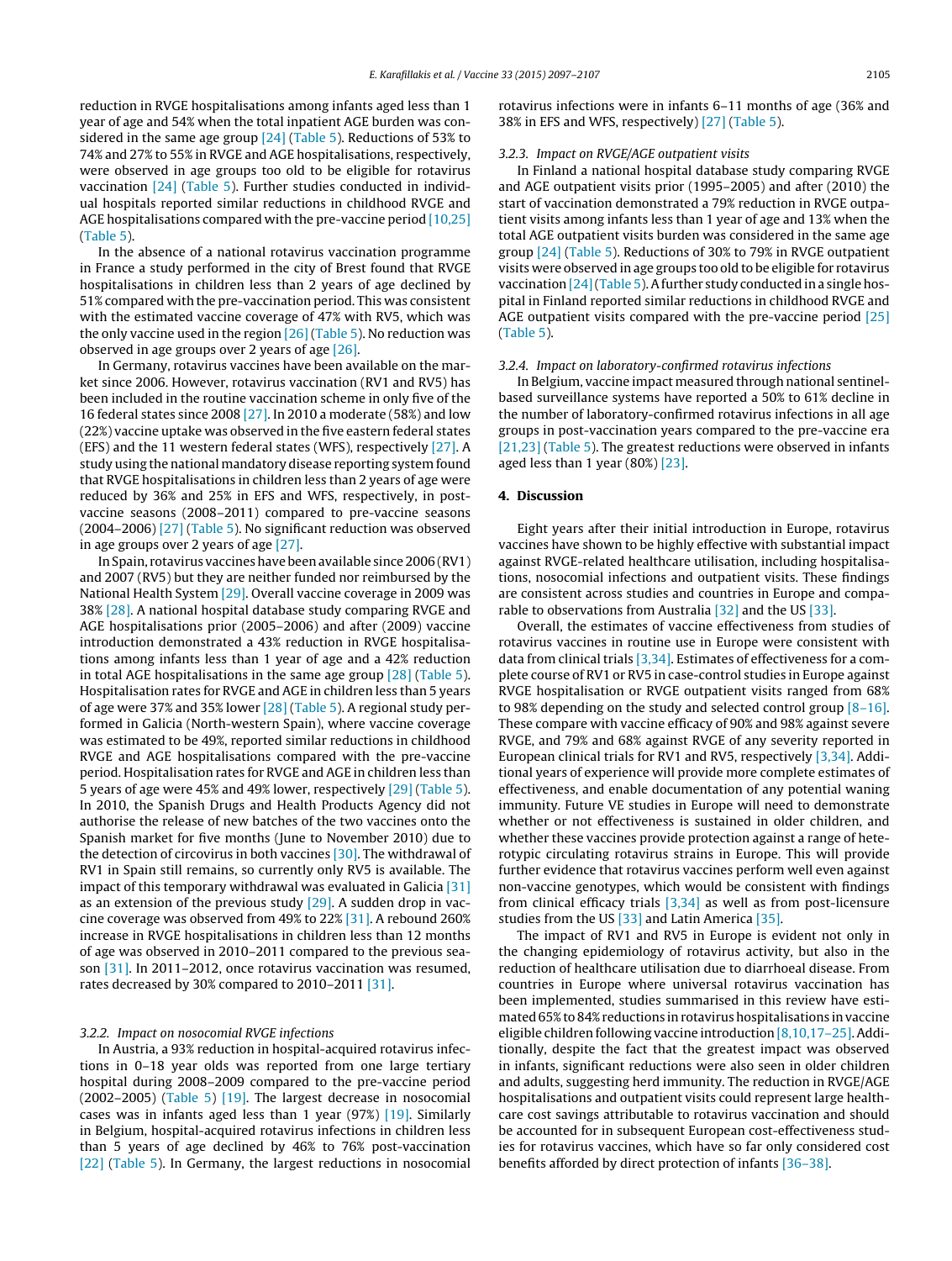<span id="page-9-0"></span>Reductions have also been observed among unvaccinated individuals, providing evidence of indirect impact of rotavirus vaccines. Although these reductions could be attributed to the natural seasonal fluctuations in rotavirus activity, they are significantly more pronounced than the historical long-term patterns typically observed for rotavirus. Recent research in Austria and Finland suggests these reductions have been sustained for up to four seasons  $[8,10]$ . It will be important, however, to continue monitoring these trends over time to confirm the long-term impact of rotavirus vaccination in Europe. In addition, continued monitoring will allow characterisation of the evolving epidemiology of rotavirus genotypes. Reductions in rotavirus hospitalisations in Europe are consistent with the estimated 50% to 90% reduction reported in the US [\[33\].](#page-10-0) These substantial benefits have been observed with only rare adverse events, such as intussusception, reported in postmarketing studies in the US, Australia and Latin America [\[39\].](#page-10-0) In these countries the morbidity and mortality averted by vaccination has been shown to outweigh even the most liberal estimates of increased risk [\[39\].](#page-10-0) Further quantification of this risk in Europe is necessary.

Having said, that it's important to note that studies looking at vaccine impact have similar limitations. Their designs are descriptive and ecological and, therefore, the effects measured may be due to other factors not related to immunisation. First, rotavirus testing practices could have changed in the post-vaccination period. Second, the accuracy of hospital diagnoses codes depends on clinical diagnoses recorded in patients' medical records. Coding practices could have changed over time. Last, there is natural year-to-year variability in the size of the rotavirus season. It remains a possibility that at least some of the observed decrease may be due to a less active rotavirus year, independent of vaccination effect.

In summary, this systematic review confirmed the significant public health benefit of rotavirus vaccination in Europe as an important tool for protecting children against severe acute gastroenteritis. Since its introduction in 2006, it has contributed to a significant reduction in burden of RVGE through direct and indirect effects. Furthermore, the vaccine effectiveness observed under routine use is consistent with efficacy data from clinical trials. These benefits were observed consistently across all European countries in which it has been introduced as part of the routine childhood immunisation schedule. Thus, we provide further evidence to support the implementation of universal rotavirus vaccination in all European countries.

#### **Authors' contribution to the manuscript**

The manuscript has been read and approved by all named authors, who have worked collaboratively on the study design, data collection, data analysis, data interpretation and on the writing up of the review.

#### **Funding**

CA is funded by a National Institute for Health Research Clinical Lectureship.

The sponsor of the study had no role in study design, data collection, data analysis, data interpretation, or writing of the report. The interpretation and conclusions contained in this study are those of the authors. The corresponding author had full access to all the data in the study and had final responsibility for the decision to submit for publication.

## **Conflict of interest statement**

None.

#### **References**

- [1] Centre for Disease Control and Prevention, Rotavirus surveillance–worldwide, 2009. Morb Mortal Wkly Rep 2011; 60(16): 514–516.
- [2] [Soriano-Gabarro](http://refhub.elsevier.com/S0264-410X(15)00304-7/sbref0205) [M,](http://refhub.elsevier.com/S0264-410X(15)00304-7/sbref0205) [Mrukowicz](http://refhub.elsevier.com/S0264-410X(15)00304-7/sbref0205) [J,](http://refhub.elsevier.com/S0264-410X(15)00304-7/sbref0205) [Vesikari](http://refhub.elsevier.com/S0264-410X(15)00304-7/sbref0205) [T,](http://refhub.elsevier.com/S0264-410X(15)00304-7/sbref0205) [Verstraeten](http://refhub.elsevier.com/S0264-410X(15)00304-7/sbref0205) [T.](http://refhub.elsevier.com/S0264-410X(15)00304-7/sbref0205) [Burden](http://refhub.elsevier.com/S0264-410X(15)00304-7/sbref0205) [of](http://refhub.elsevier.com/S0264-410X(15)00304-7/sbref0205) [rotavirus](http://refhub.elsevier.com/S0264-410X(15)00304-7/sbref0205) [disease](http://refhub.elsevier.com/S0264-410X(15)00304-7/sbref0205) [in](http://refhub.elsevier.com/S0264-410X(15)00304-7/sbref0205) [European](http://refhub.elsevier.com/S0264-410X(15)00304-7/sbref0205) [Union](http://refhub.elsevier.com/S0264-410X(15)00304-7/sbref0205) [countries.](http://refhub.elsevier.com/S0264-410X(15)00304-7/sbref0205) [Pediatr](http://refhub.elsevier.com/S0264-410X(15)00304-7/sbref0205) [Infect](http://refhub.elsevier.com/S0264-410X(15)00304-7/sbref0205) [Dis](http://refhub.elsevier.com/S0264-410X(15)00304-7/sbref0205) [J](http://refhub.elsevier.com/S0264-410X(15)00304-7/sbref0205) [2006;25\(1](http://refhub.elsevier.com/S0264-410X(15)00304-7/sbref0205) [Suppl.\):S7](http://refhub.elsevier.com/S0264-410X(15)00304-7/sbref0205)–[11.](http://refhub.elsevier.com/S0264-410X(15)00304-7/sbref0205)
- [3] [Vesikari](http://refhub.elsevier.com/S0264-410X(15)00304-7/sbref0210) [T,](http://refhub.elsevier.com/S0264-410X(15)00304-7/sbref0210) [Karvonen](http://refhub.elsevier.com/S0264-410X(15)00304-7/sbref0210) [A,](http://refhub.elsevier.com/S0264-410X(15)00304-7/sbref0210) [Prymula](http://refhub.elsevier.com/S0264-410X(15)00304-7/sbref0210) [R,](http://refhub.elsevier.com/S0264-410X(15)00304-7/sbref0210) [et](http://refhub.elsevier.com/S0264-410X(15)00304-7/sbref0210) [al.](http://refhub.elsevier.com/S0264-410X(15)00304-7/sbref0210) [Efficacy](http://refhub.elsevier.com/S0264-410X(15)00304-7/sbref0210) [of](http://refhub.elsevier.com/S0264-410X(15)00304-7/sbref0210) [human](http://refhub.elsevier.com/S0264-410X(15)00304-7/sbref0210) [rotavirus](http://refhub.elsevier.com/S0264-410X(15)00304-7/sbref0210) [vaccine](http://refhub.elsevier.com/S0264-410X(15)00304-7/sbref0210) [against](http://refhub.elsevier.com/S0264-410X(15)00304-7/sbref0210) [rotavirus](http://refhub.elsevier.com/S0264-410X(15)00304-7/sbref0210) [gastroenteritis](http://refhub.elsevier.com/S0264-410X(15)00304-7/sbref0210) [during](http://refhub.elsevier.com/S0264-410X(15)00304-7/sbref0210) [the](http://refhub.elsevier.com/S0264-410X(15)00304-7/sbref0210) [first](http://refhub.elsevier.com/S0264-410X(15)00304-7/sbref0210) [2](http://refhub.elsevier.com/S0264-410X(15)00304-7/sbref0210) [years](http://refhub.elsevier.com/S0264-410X(15)00304-7/sbref0210) [of](http://refhub.elsevier.com/S0264-410X(15)00304-7/sbref0210) [life](http://refhub.elsevier.com/S0264-410X(15)00304-7/sbref0210) [in](http://refhub.elsevier.com/S0264-410X(15)00304-7/sbref0210) [European](http://refhub.elsevier.com/S0264-410X(15)00304-7/sbref0210) [infants:](http://refhub.elsevier.com/S0264-410X(15)00304-7/sbref0210) [randomised,](http://refhub.elsevier.com/S0264-410X(15)00304-7/sbref0210) [double-blind](http://refhub.elsevier.com/S0264-410X(15)00304-7/sbref0210) [controlled](http://refhub.elsevier.com/S0264-410X(15)00304-7/sbref0210) [study.](http://refhub.elsevier.com/S0264-410X(15)00304-7/sbref0210) [Lancet](http://refhub.elsevier.com/S0264-410X(15)00304-7/sbref0210) [2007;370\(9601\):1757](http://refhub.elsevier.com/S0264-410X(15)00304-7/sbref0210)–[63.](http://refhub.elsevier.com/S0264-410X(15)00304-7/sbref0210)
- [4] [Vesikari](http://refhub.elsevier.com/S0264-410X(15)00304-7/sbref0215) [T,](http://refhub.elsevier.com/S0264-410X(15)00304-7/sbref0215) [Karvonen](http://refhub.elsevier.com/S0264-410X(15)00304-7/sbref0215) [A,](http://refhub.elsevier.com/S0264-410X(15)00304-7/sbref0215) [Ferrante](http://refhub.elsevier.com/S0264-410X(15)00304-7/sbref0215) [SA,](http://refhub.elsevier.com/S0264-410X(15)00304-7/sbref0215) [Ciarlet](http://refhub.elsevier.com/S0264-410X(15)00304-7/sbref0215) [M.](http://refhub.elsevier.com/S0264-410X(15)00304-7/sbref0215) [Efficacy](http://refhub.elsevier.com/S0264-410X(15)00304-7/sbref0215) [of](http://refhub.elsevier.com/S0264-410X(15)00304-7/sbref0215) [the](http://refhub.elsevier.com/S0264-410X(15)00304-7/sbref0215) [pentavalent](http://refhub.elsevier.com/S0264-410X(15)00304-7/sbref0215) [rotavirus](http://refhub.elsevier.com/S0264-410X(15)00304-7/sbref0215) [vaccine,](http://refhub.elsevier.com/S0264-410X(15)00304-7/sbref0215) [RotaTeq,](http://refhub.elsevier.com/S0264-410X(15)00304-7/sbref0215) [in](http://refhub.elsevier.com/S0264-410X(15)00304-7/sbref0215) [Finnish](http://refhub.elsevier.com/S0264-410X(15)00304-7/sbref0215) [infants](http://refhub.elsevier.com/S0264-410X(15)00304-7/sbref0215) [up](http://refhub.elsevier.com/S0264-410X(15)00304-7/sbref0215) [to](http://refhub.elsevier.com/S0264-410X(15)00304-7/sbref0215) [3](http://refhub.elsevier.com/S0264-410X(15)00304-7/sbref0215) [years](http://refhub.elsevier.com/S0264-410X(15)00304-7/sbref0215) [of](http://refhub.elsevier.com/S0264-410X(15)00304-7/sbref0215) [age:](http://refhub.elsevier.com/S0264-410X(15)00304-7/sbref0215) [the](http://refhub.elsevier.com/S0264-410X(15)00304-7/sbref0215) [Finnish](http://refhub.elsevier.com/S0264-410X(15)00304-7/sbref0215) [Extension](http://refhub.elsevier.com/S0264-410X(15)00304-7/sbref0215) [Study.](http://refhub.elsevier.com/S0264-410X(15)00304-7/sbref0215) [Eur](http://refhub.elsevier.com/S0264-410X(15)00304-7/sbref0215) [J](http://refhub.elsevier.com/S0264-410X(15)00304-7/sbref0215) [Pediatr](http://refhub.elsevier.com/S0264-410X(15)00304-7/sbref0215) [2010;169\(11\):1379](http://refhub.elsevier.com/S0264-410X(15)00304-7/sbref0215)–[86.](http://refhub.elsevier.com/S0264-410X(15)00304-7/sbref0215)
- [5] World Health Organisation, Rotavirus vaccines. WHO Position Paper–January 2013. Wkly Epidemiol Rec 2013; 88(5):49–64.
- [6] Parez N, Giaquinto C, Du Roure C, et al. Rotavirus vaccination in Europe: drivers and barriers. Lancet Infect Dis 2014;14(5):416–25, [http://dx.doi.org/10.1016/S473-3099\(14\)70035-0.](dx.doi.org/10.1016/S473-3099(14)70035-0)
- [7] World Health Organisation. Regional Office for Europe, Countries in the WHO European Region [Online]. Available at [http://www.who.int/about/](http://www.who.int/about/regions/euro/en/) [regions/euro/en/](http://www.who.int/about/regions/euro/en/) (accessed 5 August 2014).
- [8] [Paulke-Korinek](http://refhub.elsevier.com/S0264-410X(15)00304-7/sbref0235) [M,](http://refhub.elsevier.com/S0264-410X(15)00304-7/sbref0235) [Kollaritsch](http://refhub.elsevier.com/S0264-410X(15)00304-7/sbref0235) [H,](http://refhub.elsevier.com/S0264-410X(15)00304-7/sbref0235) [Aberle](http://refhub.elsevier.com/S0264-410X(15)00304-7/sbref0235) [SW,](http://refhub.elsevier.com/S0264-410X(15)00304-7/sbref0235) [et](http://refhub.elsevier.com/S0264-410X(15)00304-7/sbref0235) [al.](http://refhub.elsevier.com/S0264-410X(15)00304-7/sbref0235) [Sustained](http://refhub.elsevier.com/S0264-410X(15)00304-7/sbref0235) [low](http://refhub.elsevier.com/S0264-410X(15)00304-7/sbref0235) [hospitaliza](http://refhub.elsevier.com/S0264-410X(15)00304-7/sbref0235)[tion](http://refhub.elsevier.com/S0264-410X(15)00304-7/sbref0235) [rates](http://refhub.elsevier.com/S0264-410X(15)00304-7/sbref0235) [after](http://refhub.elsevier.com/S0264-410X(15)00304-7/sbref0235) [four](http://refhub.elsevier.com/S0264-410X(15)00304-7/sbref0235) [years](http://refhub.elsevier.com/S0264-410X(15)00304-7/sbref0235) [of](http://refhub.elsevier.com/S0264-410X(15)00304-7/sbref0235) [rotavirus](http://refhub.elsevier.com/S0264-410X(15)00304-7/sbref0235) [mass](http://refhub.elsevier.com/S0264-410X(15)00304-7/sbref0235) [vaccination](http://refhub.elsevier.com/S0264-410X(15)00304-7/sbref0235) [in](http://refhub.elsevier.com/S0264-410X(15)00304-7/sbref0235) [Austria.](http://refhub.elsevier.com/S0264-410X(15)00304-7/sbref0235) [Vaccine](http://refhub.elsevier.com/S0264-410X(15)00304-7/sbref0235) [2013;31\(24\):2686](http://refhub.elsevier.com/S0264-410X(15)00304-7/sbref0235)–[91.](http://refhub.elsevier.com/S0264-410X(15)00304-7/sbref0235)
- [9] [Braeckman](http://refhub.elsevier.com/S0264-410X(15)00304-7/sbref0240) [T,](http://refhub.elsevier.com/S0264-410X(15)00304-7/sbref0240) [Van](http://refhub.elsevier.com/S0264-410X(15)00304-7/sbref0240) [Herck](http://refhub.elsevier.com/S0264-410X(15)00304-7/sbref0240) [K,](http://refhub.elsevier.com/S0264-410X(15)00304-7/sbref0240) [Meyer](http://refhub.elsevier.com/S0264-410X(15)00304-7/sbref0240) [N,](http://refhub.elsevier.com/S0264-410X(15)00304-7/sbref0240) [et](http://refhub.elsevier.com/S0264-410X(15)00304-7/sbref0240) [al.](http://refhub.elsevier.com/S0264-410X(15)00304-7/sbref0240) [Effectiveness](http://refhub.elsevier.com/S0264-410X(15)00304-7/sbref0240) [of](http://refhub.elsevier.com/S0264-410X(15)00304-7/sbref0240) [rotavirus](http://refhub.elsevier.com/S0264-410X(15)00304-7/sbref0240) [vaccination](http://refhub.elsevier.com/S0264-410X(15)00304-7/sbref0240) [in](http://refhub.elsevier.com/S0264-410X(15)00304-7/sbref0240) [prevention](http://refhub.elsevier.com/S0264-410X(15)00304-7/sbref0240) [of](http://refhub.elsevier.com/S0264-410X(15)00304-7/sbref0240) [hospital](http://refhub.elsevier.com/S0264-410X(15)00304-7/sbref0240) [admissions](http://refhub.elsevier.com/S0264-410X(15)00304-7/sbref0240) [for](http://refhub.elsevier.com/S0264-410X(15)00304-7/sbref0240) [rotavirus](http://refhub.elsevier.com/S0264-410X(15)00304-7/sbref0240) [gastroenteritis](http://refhub.elsevier.com/S0264-410X(15)00304-7/sbref0240) [among](http://refhub.elsevier.com/S0264-410X(15)00304-7/sbref0240) [young](http://refhub.elsevier.com/S0264-410X(15)00304-7/sbref0240) [children](http://refhub.elsevier.com/S0264-410X(15)00304-7/sbref0240) [in](http://refhub.elsevier.com/S0264-410X(15)00304-7/sbref0240) [Belgium:](http://refhub.elsevier.com/S0264-410X(15)00304-7/sbref0240) [case-control](http://refhub.elsevier.com/S0264-410X(15)00304-7/sbref0240) [study.](http://refhub.elsevier.com/S0264-410X(15)00304-7/sbref0240) [BMJ](http://refhub.elsevier.com/S0264-410X(15)00304-7/sbref0240) [2012;345:e4752.](http://refhub.elsevier.com/S0264-410X(15)00304-7/sbref0240)
- [10] [Vesikari](http://refhub.elsevier.com/S0264-410X(15)00304-7/sbref0245) [T,](http://refhub.elsevier.com/S0264-410X(15)00304-7/sbref0245) [Uhari](http://refhub.elsevier.com/S0264-410X(15)00304-7/sbref0245) [M,](http://refhub.elsevier.com/S0264-410X(15)00304-7/sbref0245) [Renko](http://refhub.elsevier.com/S0264-410X(15)00304-7/sbref0245) [M,](http://refhub.elsevier.com/S0264-410X(15)00304-7/sbref0245) [et](http://refhub.elsevier.com/S0264-410X(15)00304-7/sbref0245) [al.](http://refhub.elsevier.com/S0264-410X(15)00304-7/sbref0245) [Impact](http://refhub.elsevier.com/S0264-410X(15)00304-7/sbref0245) [and](http://refhub.elsevier.com/S0264-410X(15)00304-7/sbref0245) [effectiveness](http://refhub.elsevier.com/S0264-410X(15)00304-7/sbref0245) [of](http://refhub.elsevier.com/S0264-410X(15)00304-7/sbref0245) [RotaTeq](http://refhub.elsevier.com/S0264-410X(15)00304-7/sbref0245) [vac](http://refhub.elsevier.com/S0264-410X(15)00304-7/sbref0245)[cine](http://refhub.elsevier.com/S0264-410X(15)00304-7/sbref0245) [based](http://refhub.elsevier.com/S0264-410X(15)00304-7/sbref0245) [on](http://refhub.elsevier.com/S0264-410X(15)00304-7/sbref0245) [3](http://refhub.elsevier.com/S0264-410X(15)00304-7/sbref0245) [years](http://refhub.elsevier.com/S0264-410X(15)00304-7/sbref0245) [of](http://refhub.elsevier.com/S0264-410X(15)00304-7/sbref0245) [surveillance](http://refhub.elsevier.com/S0264-410X(15)00304-7/sbref0245) [following](http://refhub.elsevier.com/S0264-410X(15)00304-7/sbref0245) [introduction](http://refhub.elsevier.com/S0264-410X(15)00304-7/sbref0245) [of](http://refhub.elsevier.com/S0264-410X(15)00304-7/sbref0245) [a](http://refhub.elsevier.com/S0264-410X(15)00304-7/sbref0245) [rotavirus](http://refhub.elsevier.com/S0264-410X(15)00304-7/sbref0245) [immunization](http://refhub.elsevier.com/S0264-410X(15)00304-7/sbref0245) [program](http://refhub.elsevier.com/S0264-410X(15)00304-7/sbref0245) [in](http://refhub.elsevier.com/S0264-410X(15)00304-7/sbref0245) [Finland.](http://refhub.elsevier.com/S0264-410X(15)00304-7/sbref0245) [Pediatr](http://refhub.elsevier.com/S0264-410X(15)00304-7/sbref0245) [Infect](http://refhub.elsevier.com/S0264-410X(15)00304-7/sbref0245) [Dis](http://refhub.elsevier.com/S0264-410X(15)00304-7/sbref0245) [J](http://refhub.elsevier.com/S0264-410X(15)00304-7/sbref0245) [2013;32\(12\):1365–73.](http://refhub.elsevier.com/S0264-410X(15)00304-7/sbref0245)
- [11] [Adlhoch](http://refhub.elsevier.com/S0264-410X(15)00304-7/sbref0250) [C,](http://refhub.elsevier.com/S0264-410X(15)00304-7/sbref0250) [Hoehne](http://refhub.elsevier.com/S0264-410X(15)00304-7/sbref0250) [M,](http://refhub.elsevier.com/S0264-410X(15)00304-7/sbref0250) [Littmann](http://refhub.elsevier.com/S0264-410X(15)00304-7/sbref0250) M, [et](http://refhub.elsevier.com/S0264-410X(15)00304-7/sbref0250) [al.](http://refhub.elsevier.com/S0264-410X(15)00304-7/sbref0250) [Rotavirus](http://refhub.elsevier.com/S0264-410X(15)00304-7/sbref0250) [vaccine](http://refhub.elsevier.com/S0264-410X(15)00304-7/sbref0250) [effectiveness](http://refhub.elsevier.com/S0264-410X(15)00304-7/sbref0250) [and](http://refhub.elsevier.com/S0264-410X(15)00304-7/sbref0250) [case-control](http://refhub.elsevier.com/S0264-410X(15)00304-7/sbref0250) [study](http://refhub.elsevier.com/S0264-410X(15)00304-7/sbref0250) [on](http://refhub.elsevier.com/S0264-410X(15)00304-7/sbref0250) [risk](http://refhub.elsevier.com/S0264-410X(15)00304-7/sbref0250) [factors](http://refhub.elsevier.com/S0264-410X(15)00304-7/sbref0250) [for](http://refhub.elsevier.com/S0264-410X(15)00304-7/sbref0250) [breakthrough](http://refhub.elsevier.com/S0264-410X(15)00304-7/sbref0250) [infections](http://refhub.elsevier.com/S0264-410X(15)00304-7/sbref0250) [in](http://refhub.elsevier.com/S0264-410X(15)00304-7/sbref0250) [Germany:](http://refhub.elsevier.com/S0264-410X(15)00304-7/sbref0250) [2010–2011.](http://refhub.elsevier.com/S0264-410X(15)00304-7/sbref0250) [Pediatr](http://refhub.elsevier.com/S0264-410X(15)00304-7/sbref0250) [Infect](http://refhub.elsevier.com/S0264-410X(15)00304-7/sbref0250) [Dis](http://refhub.elsevier.com/S0264-410X(15)00304-7/sbref0250) [J](http://refhub.elsevier.com/S0264-410X(15)00304-7/sbref0250) [2013;32\(2\):e82–9.](http://refhub.elsevier.com/S0264-410X(15)00304-7/sbref0250)
- [12] [Muhsen](http://refhub.elsevier.com/S0264-410X(15)00304-7/sbref0255) [K,](http://refhub.elsevier.com/S0264-410X(15)00304-7/sbref0255) [Shulman](http://refhub.elsevier.com/S0264-410X(15)00304-7/sbref0255) [L,](http://refhub.elsevier.com/S0264-410X(15)00304-7/sbref0255) [Kasem](http://refhub.elsevier.com/S0264-410X(15)00304-7/sbref0255) [E,](http://refhub.elsevier.com/S0264-410X(15)00304-7/sbref0255) [et](http://refhub.elsevier.com/S0264-410X(15)00304-7/sbref0255) [al.](http://refhub.elsevier.com/S0264-410X(15)00304-7/sbref0255) [Effectiveness](http://refhub.elsevier.com/S0264-410X(15)00304-7/sbref0255) [of](http://refhub.elsevier.com/S0264-410X(15)00304-7/sbref0255) [rotavirus](http://refhub.elsevier.com/S0264-410X(15)00304-7/sbref0255) [vaccines](http://refhub.elsevier.com/S0264-410X(15)00304-7/sbref0255) [for](http://refhub.elsevier.com/S0264-410X(15)00304-7/sbref0255) [prevention](http://refhub.elsevier.com/S0264-410X(15)00304-7/sbref0255) [of](http://refhub.elsevier.com/S0264-410X(15)00304-7/sbref0255) [rotavirus](http://refhub.elsevier.com/S0264-410X(15)00304-7/sbref0255) [gastroenteritis-associated](http://refhub.elsevier.com/S0264-410X(15)00304-7/sbref0255) [hospitalizations](http://refhub.elsevier.com/S0264-410X(15)00304-7/sbref0255) [in](http://refhub.elsevier.com/S0264-410X(15)00304-7/sbref0255) [Israel:](http://refhub.elsevier.com/S0264-410X(15)00304-7/sbref0255) [a](http://refhub.elsevier.com/S0264-410X(15)00304-7/sbref0255) [case-control](http://refhub.elsevier.com/S0264-410X(15)00304-7/sbref0255) [study.](http://refhub.elsevier.com/S0264-410X(15)00304-7/sbref0255) [Hum](http://refhub.elsevier.com/S0264-410X(15)00304-7/sbref0255) [Vaccin](http://refhub.elsevier.com/S0264-410X(15)00304-7/sbref0255) [2010;6\(6\):450](http://refhub.elsevier.com/S0264-410X(15)00304-7/sbref0255)–[4.](http://refhub.elsevier.com/S0264-410X(15)00304-7/sbref0255)
- [13] [Muhsen](http://refhub.elsevier.com/S0264-410X(15)00304-7/sbref0260) [K,](http://refhub.elsevier.com/S0264-410X(15)00304-7/sbref0260) [Chodick](http://refhub.elsevier.com/S0264-410X(15)00304-7/sbref0260) [G,](http://refhub.elsevier.com/S0264-410X(15)00304-7/sbref0260) [Goren](http://refhub.elsevier.com/S0264-410X(15)00304-7/sbref0260) [S,](http://refhub.elsevier.com/S0264-410X(15)00304-7/sbref0260) [Shalev](http://refhub.elsevier.com/S0264-410X(15)00304-7/sbref0260) [V,](http://refhub.elsevier.com/S0264-410X(15)00304-7/sbref0260) [Cohen](http://refhub.elsevier.com/S0264-410X(15)00304-7/sbref0260) [D.](http://refhub.elsevier.com/S0264-410X(15)00304-7/sbref0260) [The](http://refhub.elsevier.com/S0264-410X(15)00304-7/sbref0260) [uptake](http://refhub.elsevier.com/S0264-410X(15)00304-7/sbref0260) [of](http://refhub.elsevier.com/S0264-410X(15)00304-7/sbref0260) [rotavirus](http://refhub.elsevier.com/S0264-410X(15)00304-7/sbref0260) [vac](http://refhub.elsevier.com/S0264-410X(15)00304-7/sbref0260)[cine](http://refhub.elsevier.com/S0264-410X(15)00304-7/sbref0260) [and](http://refhub.elsevier.com/S0264-410X(15)00304-7/sbref0260) [its](http://refhub.elsevier.com/S0264-410X(15)00304-7/sbref0260) [effectiveness](http://refhub.elsevier.com/S0264-410X(15)00304-7/sbref0260) [in](http://refhub.elsevier.com/S0264-410X(15)00304-7/sbref0260) [preventing](http://refhub.elsevier.com/S0264-410X(15)00304-7/sbref0260) [acute](http://refhub.elsevier.com/S0264-410X(15)00304-7/sbref0260) [gastroenteritis](http://refhub.elsevier.com/S0264-410X(15)00304-7/sbref0260) [in](http://refhub.elsevier.com/S0264-410X(15)00304-7/sbref0260) [the](http://refhub.elsevier.com/S0264-410X(15)00304-7/sbref0260) [community.](http://refhub.elsevier.com/S0264-410X(15)00304-7/sbref0260) [Vaccine](http://refhub.elsevier.com/S0264-410X(15)00304-7/sbref0260) [2010;29\(1\):91–4.](http://refhub.elsevier.com/S0264-410X(15)00304-7/sbref0260)
- [14] [Bellido-Blasco](http://refhub.elsevier.com/S0264-410X(15)00304-7/sbref0265) [JB,](http://refhub.elsevier.com/S0264-410X(15)00304-7/sbref0265) [Sabater-Vidal](http://refhub.elsevier.com/S0264-410X(15)00304-7/sbref0265) [S,](http://refhub.elsevier.com/S0264-410X(15)00304-7/sbref0265) [Salvador-Ribera](http://refhub.elsevier.com/S0264-410X(15)00304-7/sbref0265) [MdM,](http://refhub.elsevier.com/S0264-410X(15)00304-7/sbref0265) [et](http://refhub.elsevier.com/S0264-410X(15)00304-7/sbref0265) [al.](http://refhub.elsevier.com/S0264-410X(15)00304-7/sbref0265) [Rotavirus](http://refhub.elsevier.com/S0264-410X(15)00304-7/sbref0265) [vacci](http://refhub.elsevier.com/S0264-410X(15)00304-7/sbref0265)[nation](http://refhub.elsevier.com/S0264-410X(15)00304-7/sbref0265) [effectiveness:](http://refhub.elsevier.com/S0264-410X(15)00304-7/sbref0265) [a](http://refhub.elsevier.com/S0264-410X(15)00304-7/sbref0265) [case-case](http://refhub.elsevier.com/S0264-410X(15)00304-7/sbref0265) [study](http://refhub.elsevier.com/S0264-410X(15)00304-7/sbref0265) [in](http://refhub.elsevier.com/S0264-410X(15)00304-7/sbref0265) [the](http://refhub.elsevier.com/S0264-410X(15)00304-7/sbref0265) [EDICS](http://refhub.elsevier.com/S0264-410X(15)00304-7/sbref0265) [project,](http://refhub.elsevier.com/S0264-410X(15)00304-7/sbref0265) [Castellon](http://refhub.elsevier.com/S0264-410X(15)00304-7/sbref0265) [\(Spain\).](http://refhub.elsevier.com/S0264-410X(15)00304-7/sbref0265) [Vaccine](http://refhub.elsevier.com/S0264-410X(15)00304-7/sbref0265) [2012;30\(52\):7536–40.](http://refhub.elsevier.com/S0264-410X(15)00304-7/sbref0265)
- [15] [Castilla](http://refhub.elsevier.com/S0264-410X(15)00304-7/sbref0270) [J,](http://refhub.elsevier.com/S0264-410X(15)00304-7/sbref0270) [Beristain](http://refhub.elsevier.com/S0264-410X(15)00304-7/sbref0270) [X,](http://refhub.elsevier.com/S0264-410X(15)00304-7/sbref0270) [Martinez-Artola](http://refhub.elsevier.com/S0264-410X(15)00304-7/sbref0270) [V,](http://refhub.elsevier.com/S0264-410X(15)00304-7/sbref0270) [et](http://refhub.elsevier.com/S0264-410X(15)00304-7/sbref0270) [al.](http://refhub.elsevier.com/S0264-410X(15)00304-7/sbref0270) [Effectiveness](http://refhub.elsevier.com/S0264-410X(15)00304-7/sbref0270) [of](http://refhub.elsevier.com/S0264-410X(15)00304-7/sbref0270) [rotavirus](http://refhub.elsevier.com/S0264-410X(15)00304-7/sbref0270) [vac](http://refhub.elsevier.com/S0264-410X(15)00304-7/sbref0270)[cines](http://refhub.elsevier.com/S0264-410X(15)00304-7/sbref0270) [in](http://refhub.elsevier.com/S0264-410X(15)00304-7/sbref0270) [preventing](http://refhub.elsevier.com/S0264-410X(15)00304-7/sbref0270) [cases](http://refhub.elsevier.com/S0264-410X(15)00304-7/sbref0270) [and](http://refhub.elsevier.com/S0264-410X(15)00304-7/sbref0270) [hospitalizations](http://refhub.elsevier.com/S0264-410X(15)00304-7/sbref0270) [due](http://refhub.elsevier.com/S0264-410X(15)00304-7/sbref0270) [to](http://refhub.elsevier.com/S0264-410X(15)00304-7/sbref0270) [rotavirus](http://refhub.elsevier.com/S0264-410X(15)00304-7/sbref0270) [gastroenteritis](http://refhub.elsevier.com/S0264-410X(15)00304-7/sbref0270) [in](http://refhub.elsevier.com/S0264-410X(15)00304-7/sbref0270) [Navarre:](http://refhub.elsevier.com/S0264-410X(15)00304-7/sbref0270) [Spain.](http://refhub.elsevier.com/S0264-410X(15)00304-7/sbref0270) [Vaccine](http://refhub.elsevier.com/S0264-410X(15)00304-7/sbref0270) [2012;30\(3\):539–43.](http://refhub.elsevier.com/S0264-410X(15)00304-7/sbref0270)
- [16] [Martinon-Torres](http://refhub.elsevier.com/S0264-410X(15)00304-7/sbref0275) [F,](http://refhub.elsevier.com/S0264-410X(15)00304-7/sbref0275) [Bouzon](http://refhub.elsevier.com/S0264-410X(15)00304-7/sbref0275) [Alejandro](http://refhub.elsevier.com/S0264-410X(15)00304-7/sbref0275) [M,](http://refhub.elsevier.com/S0264-410X(15)00304-7/sbref0275) [Redondo](http://refhub.elsevier.com/S0264-410X(15)00304-7/sbref0275) [Collazo](http://refhub.elsevier.com/S0264-410X(15)00304-7/sbref0275) [L,](http://refhub.elsevier.com/S0264-410X(15)00304-7/sbref0275) [et](http://refhub.elsevier.com/S0264-410X(15)00304-7/sbref0275) [al.](http://refhub.elsevier.com/S0264-410X(15)00304-7/sbref0275) [Effectiveness](http://refhub.elsevier.com/S0264-410X(15)00304-7/sbref0275) [of](http://refhub.elsevier.com/S0264-410X(15)00304-7/sbref0275) [rotavirus](http://refhub.elsevier.com/S0264-410X(15)00304-7/sbref0275) [vaccination](http://refhub.elsevier.com/S0264-410X(15)00304-7/sbref0275) [in](http://refhub.elsevier.com/S0264-410X(15)00304-7/sbref0275) [Spain.](http://refhub.elsevier.com/S0264-410X(15)00304-7/sbref0275) [Hum](http://refhub.elsevier.com/S0264-410X(15)00304-7/sbref0275) [Vaccin](http://refhub.elsevier.com/S0264-410X(15)00304-7/sbref0275) [2011;7\(7\):757–61.](http://refhub.elsevier.com/S0264-410X(15)00304-7/sbref0275)
- [17] [Paulke-Korinek](http://refhub.elsevier.com/S0264-410X(15)00304-7/sbref0280) [M,](http://refhub.elsevier.com/S0264-410X(15)00304-7/sbref0280) [Rendi-Wagner](http://refhub.elsevier.com/S0264-410X(15)00304-7/sbref0280) [P,](http://refhub.elsevier.com/S0264-410X(15)00304-7/sbref0280) [Kundi](http://refhub.elsevier.com/S0264-410X(15)00304-7/sbref0280) [M,](http://refhub.elsevier.com/S0264-410X(15)00304-7/sbref0280) [Kronik](http://refhub.elsevier.com/S0264-410X(15)00304-7/sbref0280) [R,](http://refhub.elsevier.com/S0264-410X(15)00304-7/sbref0280) [Kollaritsch](http://refhub.elsevier.com/S0264-410X(15)00304-7/sbref0280) [H.](http://refhub.elsevier.com/S0264-410X(15)00304-7/sbref0280) [Universal](http://refhub.elsevier.com/S0264-410X(15)00304-7/sbref0280) [mass](http://refhub.elsevier.com/S0264-410X(15)00304-7/sbref0280) [vaccination](http://refhub.elsevier.com/S0264-410X(15)00304-7/sbref0280) [against](http://refhub.elsevier.com/S0264-410X(15)00304-7/sbref0280) [rotavirus](http://refhub.elsevier.com/S0264-410X(15)00304-7/sbref0280) [gastroenteritis:](http://refhub.elsevier.com/S0264-410X(15)00304-7/sbref0280) [impact](http://refhub.elsevier.com/S0264-410X(15)00304-7/sbref0280) [on](http://refhub.elsevier.com/S0264-410X(15)00304-7/sbref0280) [hospitalization](http://refhub.elsevier.com/S0264-410X(15)00304-7/sbref0280) [rates](http://refhub.elsevier.com/S0264-410X(15)00304-7/sbref0280) [in](http://refhub.elsevier.com/S0264-410X(15)00304-7/sbref0280) [Austrian](http://refhub.elsevier.com/S0264-410X(15)00304-7/sbref0280) [children.](http://refhub.elsevier.com/S0264-410X(15)00304-7/sbref0280) [Pediatr](http://refhub.elsevier.com/S0264-410X(15)00304-7/sbref0280) [Infect](http://refhub.elsevier.com/S0264-410X(15)00304-7/sbref0280) [Dis](http://refhub.elsevier.com/S0264-410X(15)00304-7/sbref0280) [J](http://refhub.elsevier.com/S0264-410X(15)00304-7/sbref0280) [2010;29\(4\):319](http://refhub.elsevier.com/S0264-410X(15)00304-7/sbref0280)–[23.](http://refhub.elsevier.com/S0264-410X(15)00304-7/sbref0280)
- [18] [Paulke-Korinek](http://refhub.elsevier.com/S0264-410X(15)00304-7/sbref0285) [M,](http://refhub.elsevier.com/S0264-410X(15)00304-7/sbref0285) [Kundi](http://refhub.elsevier.com/S0264-410X(15)00304-7/sbref0285) [M,](http://refhub.elsevier.com/S0264-410X(15)00304-7/sbref0285) [Rendi-Wagner](http://refhub.elsevier.com/S0264-410X(15)00304-7/sbref0285) [P,](http://refhub.elsevier.com/S0264-410X(15)00304-7/sbref0285) [et](http://refhub.elsevier.com/S0264-410X(15)00304-7/sbref0285) [al.](http://refhub.elsevier.com/S0264-410X(15)00304-7/sbref0285) [Herd](http://refhub.elsevier.com/S0264-410X(15)00304-7/sbref0285) [immunity](http://refhub.elsevier.com/S0264-410X(15)00304-7/sbref0285) [after](http://refhub.elsevier.com/S0264-410X(15)00304-7/sbref0285) [two](http://refhub.elsevier.com/S0264-410X(15)00304-7/sbref0285) [years](http://refhub.elsevier.com/S0264-410X(15)00304-7/sbref0285) [of](http://refhub.elsevier.com/S0264-410X(15)00304-7/sbref0285) [the](http://refhub.elsevier.com/S0264-410X(15)00304-7/sbref0285) [universal](http://refhub.elsevier.com/S0264-410X(15)00304-7/sbref0285) [mass](http://refhub.elsevier.com/S0264-410X(15)00304-7/sbref0285) [vaccination](http://refhub.elsevier.com/S0264-410X(15)00304-7/sbref0285) [program](http://refhub.elsevier.com/S0264-410X(15)00304-7/sbref0285) [against](http://refhub.elsevier.com/S0264-410X(15)00304-7/sbref0285) [rotavirus](http://refhub.elsevier.com/S0264-410X(15)00304-7/sbref0285) [gastroen](http://refhub.elsevier.com/S0264-410X(15)00304-7/sbref0285)[teritis](http://refhub.elsevier.com/S0264-410X(15)00304-7/sbref0285) [in](http://refhub.elsevier.com/S0264-410X(15)00304-7/sbref0285) [Austria.](http://refhub.elsevier.com/S0264-410X(15)00304-7/sbref0285) [Vaccine](http://refhub.elsevier.com/S0264-410X(15)00304-7/sbref0285) [2011;29\(15\):2791](http://refhub.elsevier.com/S0264-410X(15)00304-7/sbref0285)–[6.](http://refhub.elsevier.com/S0264-410X(15)00304-7/sbref0285)
- [19] [Zlamy](http://refhub.elsevier.com/S0264-410X(15)00304-7/sbref0290) [M,](http://refhub.elsevier.com/S0264-410X(15)00304-7/sbref0290) [Kofler](http://refhub.elsevier.com/S0264-410X(15)00304-7/sbref0290) [S,](http://refhub.elsevier.com/S0264-410X(15)00304-7/sbref0290) [Orth](http://refhub.elsevier.com/S0264-410X(15)00304-7/sbref0290) [D,](http://refhub.elsevier.com/S0264-410X(15)00304-7/sbref0290) [et](http://refhub.elsevier.com/S0264-410X(15)00304-7/sbref0290) [al.](http://refhub.elsevier.com/S0264-410X(15)00304-7/sbref0290) [The](http://refhub.elsevier.com/S0264-410X(15)00304-7/sbref0290) [impact](http://refhub.elsevier.com/S0264-410X(15)00304-7/sbref0290) [of](http://refhub.elsevier.com/S0264-410X(15)00304-7/sbref0290) [Rotavirus](http://refhub.elsevier.com/S0264-410X(15)00304-7/sbref0290) [mass](http://refhub.elsevier.com/S0264-410X(15)00304-7/sbref0290) [vaccination](http://refhub.elsevier.com/S0264-410X(15)00304-7/sbref0290) [on](http://refhub.elsevier.com/S0264-410X(15)00304-7/sbref0290) [hospitalization](http://refhub.elsevier.com/S0264-410X(15)00304-7/sbref0290) [rates,](http://refhub.elsevier.com/S0264-410X(15)00304-7/sbref0290) [nosocomial](http://refhub.elsevier.com/S0264-410X(15)00304-7/sbref0290) [Rotavirus](http://refhub.elsevier.com/S0264-410X(15)00304-7/sbref0290) [gastroenteritis](http://refhub.elsevier.com/S0264-410X(15)00304-7/sbref0290) [and](http://refhub.elsevier.com/S0264-410X(15)00304-7/sbref0290) [secondary](http://refhub.elsevier.com/S0264-410X(15)00304-7/sbref0290) [blood](http://refhub.elsevier.com/S0264-410X(15)00304-7/sbref0290) [stream](http://refhub.elsevier.com/S0264-410X(15)00304-7/sbref0290) [infections.](http://refhub.elsevier.com/S0264-410X(15)00304-7/sbref0290) [BMC](http://refhub.elsevier.com/S0264-410X(15)00304-7/sbref0290) [Infect](http://refhub.elsevier.com/S0264-410X(15)00304-7/sbref0290) [Dis](http://refhub.elsevier.com/S0264-410X(15)00304-7/sbref0290) [2013;13:112.](http://refhub.elsevier.com/S0264-410X(15)00304-7/sbref0290)
- [20] [Zeller](http://refhub.elsevier.com/S0264-410X(15)00304-7/sbref0295) [M,](http://refhub.elsevier.com/S0264-410X(15)00304-7/sbref0295) [Rahman](http://refhub.elsevier.com/S0264-410X(15)00304-7/sbref0295) [M,](http://refhub.elsevier.com/S0264-410X(15)00304-7/sbref0295) [Heylen](http://refhub.elsevier.com/S0264-410X(15)00304-7/sbref0295) [E,](http://refhub.elsevier.com/S0264-410X(15)00304-7/sbref0295) [et](http://refhub.elsevier.com/S0264-410X(15)00304-7/sbref0295) [al.](http://refhub.elsevier.com/S0264-410X(15)00304-7/sbref0295) [Rotavirus](http://refhub.elsevier.com/S0264-410X(15)00304-7/sbref0295) [incidence](http://refhub.elsevier.com/S0264-410X(15)00304-7/sbref0295) [and](http://refhub.elsevier.com/S0264-410X(15)00304-7/sbref0295) [genotype](http://refhub.elsevier.com/S0264-410X(15)00304-7/sbref0295) [dis](http://refhub.elsevier.com/S0264-410X(15)00304-7/sbref0295)[tribution](http://refhub.elsevier.com/S0264-410X(15)00304-7/sbref0295) [before](http://refhub.elsevier.com/S0264-410X(15)00304-7/sbref0295) [and](http://refhub.elsevier.com/S0264-410X(15)00304-7/sbref0295) [after](http://refhub.elsevier.com/S0264-410X(15)00304-7/sbref0295) [national](http://refhub.elsevier.com/S0264-410X(15)00304-7/sbref0295) [rotavirus](http://refhub.elsevier.com/S0264-410X(15)00304-7/sbref0295) [vaccine](http://refhub.elsevier.com/S0264-410X(15)00304-7/sbref0295) [introduction](http://refhub.elsevier.com/S0264-410X(15)00304-7/sbref0295) [in](http://refhub.elsevier.com/S0264-410X(15)00304-7/sbref0295) [Belgium.](http://refhub.elsevier.com/S0264-410X(15)00304-7/sbref0295) [Vaccine](http://refhub.elsevier.com/S0264-410X(15)00304-7/sbref0295) [2010;28\(47\):7507](http://refhub.elsevier.com/S0264-410X(15)00304-7/sbref0295)–[13.](http://refhub.elsevier.com/S0264-410X(15)00304-7/sbref0295)
- [21] Braeckman T, Van Herck K, Raes M, Vergison A, Sabbe M, Van Damme P. Rotavirus vaccines in Belgium: policy and impact. Pediatr Infect Dis J 2011;30(1 Suppl.):S21–4, [http://dx.doi.org/10.1097/INF.0b013e3181fefc51.](dx.doi.org/10.1097/INF.0b013e3181fefc51)
- [22] Raes M, Strens D, Vergison A, Verghote M, Standaert B. Reduction in pediatric rotavirus-related hospitalizations after universal rotavirus vaccination in Belgium. Pediatr Infect Dis J 2011;30(7):e120–5, [http://dx.doi.org/10.1097/INF.0b013e318214b811](dx.doi.org/10.1097/INF.0b013e318214b811).
- [23] Hanquet G, Ducoffre G, Vergison A, et al. Impact of rotavirus vaccination on laboratory confirmed cases in Belgium. Vaccine 2011;29(29–30):4698–703, [http://dx.doi.org/10.1016/j.vaccine.2011.04.098](dx.doi.org/10.1016/j.vaccine.2011.04.098) (Epub May 13).
- [24] [Leino](http://refhub.elsevier.com/S0264-410X(15)00304-7/sbref0315) [T,](http://refhub.elsevier.com/S0264-410X(15)00304-7/sbref0315) [Ollgren](http://refhub.elsevier.com/S0264-410X(15)00304-7/sbref0315) [J,](http://refhub.elsevier.com/S0264-410X(15)00304-7/sbref0315) [Salo](http://refhub.elsevier.com/S0264-410X(15)00304-7/sbref0315) [H,](http://refhub.elsevier.com/S0264-410X(15)00304-7/sbref0315) [Tiihonen](http://refhub.elsevier.com/S0264-410X(15)00304-7/sbref0315) [P,](http://refhub.elsevier.com/S0264-410X(15)00304-7/sbref0315) [Kilpi](http://refhub.elsevier.com/S0264-410X(15)00304-7/sbref0315) [T.](http://refhub.elsevier.com/S0264-410X(15)00304-7/sbref0315) [First](http://refhub.elsevier.com/S0264-410X(15)00304-7/sbref0315) [year](http://refhub.elsevier.com/S0264-410X(15)00304-7/sbref0315) [experience](http://refhub.elsevier.com/S0264-410X(15)00304-7/sbref0315) [of](http://refhub.elsevier.com/S0264-410X(15)00304-7/sbref0315) [rotavirus](http://refhub.elsevier.com/S0264-410X(15)00304-7/sbref0315) [immunisation](http://refhub.elsevier.com/S0264-410X(15)00304-7/sbref0315) [programme](http://refhub.elsevier.com/S0264-410X(15)00304-7/sbref0315) [in](http://refhub.elsevier.com/S0264-410X(15)00304-7/sbref0315) [Finland.](http://refhub.elsevier.com/S0264-410X(15)00304-7/sbref0315) [Vaccine](http://refhub.elsevier.com/S0264-410X(15)00304-7/sbref0315) [2012;31\(1\):176](http://refhub.elsevier.com/S0264-410X(15)00304-7/sbref0315)–[82.](http://refhub.elsevier.com/S0264-410X(15)00304-7/sbref0315)
- [25] [Hemming](http://refhub.elsevier.com/S0264-410X(15)00304-7/sbref0320) [M,](http://refhub.elsevier.com/S0264-410X(15)00304-7/sbref0320) [Rasanen](http://refhub.elsevier.com/S0264-410X(15)00304-7/sbref0320) [S,](http://refhub.elsevier.com/S0264-410X(15)00304-7/sbref0320) [Huhti](http://refhub.elsevier.com/S0264-410X(15)00304-7/sbref0320) [L,](http://refhub.elsevier.com/S0264-410X(15)00304-7/sbref0320) [Paloniemi](http://refhub.elsevier.com/S0264-410X(15)00304-7/sbref0320) [M,](http://refhub.elsevier.com/S0264-410X(15)00304-7/sbref0320) [Salminen](http://refhub.elsevier.com/S0264-410X(15)00304-7/sbref0320) [M,](http://refhub.elsevier.com/S0264-410X(15)00304-7/sbref0320) [Vesikari](http://refhub.elsevier.com/S0264-410X(15)00304-7/sbref0320) [T.](http://refhub.elsevier.com/S0264-410X(15)00304-7/sbref0320) [Major](http://refhub.elsevier.com/S0264-410X(15)00304-7/sbref0320) [reduction](http://refhub.elsevier.com/S0264-410X(15)00304-7/sbref0320) [of](http://refhub.elsevier.com/S0264-410X(15)00304-7/sbref0320) [rotavirus:](http://refhub.elsevier.com/S0264-410X(15)00304-7/sbref0320) [but](http://refhub.elsevier.com/S0264-410X(15)00304-7/sbref0320) [not](http://refhub.elsevier.com/S0264-410X(15)00304-7/sbref0320) [norovirus,](http://refhub.elsevier.com/S0264-410X(15)00304-7/sbref0320) [gastroenteritis](http://refhub.elsevier.com/S0264-410X(15)00304-7/sbref0320) [in](http://refhub.elsevier.com/S0264-410X(15)00304-7/sbref0320) [children](http://refhub.elsevier.com/S0264-410X(15)00304-7/sbref0320) [seen](http://refhub.elsevier.com/S0264-410X(15)00304-7/sbref0320) [in](http://refhub.elsevier.com/S0264-410X(15)00304-7/sbref0320) [hospital](http://refhub.elsevier.com/S0264-410X(15)00304-7/sbref0320) [after](http://refhub.elsevier.com/S0264-410X(15)00304-7/sbref0320) [the](http://refhub.elsevier.com/S0264-410X(15)00304-7/sbref0320) [introduction](http://refhub.elsevier.com/S0264-410X(15)00304-7/sbref0320) [of](http://refhub.elsevier.com/S0264-410X(15)00304-7/sbref0320) [RotaTeq](http://refhub.elsevier.com/S0264-410X(15)00304-7/sbref0320) [vaccine](http://refhub.elsevier.com/S0264-410X(15)00304-7/sbref0320) [into](http://refhub.elsevier.com/S0264-410X(15)00304-7/sbref0320) [the](http://refhub.elsevier.com/S0264-410X(15)00304-7/sbref0320) [National](http://refhub.elsevier.com/S0264-410X(15)00304-7/sbref0320) [Immuniza](http://refhub.elsevier.com/S0264-410X(15)00304-7/sbref0320)[tion](http://refhub.elsevier.com/S0264-410X(15)00304-7/sbref0320) [Programme](http://refhub.elsevier.com/S0264-410X(15)00304-7/sbref0320) [in](http://refhub.elsevier.com/S0264-410X(15)00304-7/sbref0320) [Finland.](http://refhub.elsevier.com/S0264-410X(15)00304-7/sbref0320) [Eur](http://refhub.elsevier.com/S0264-410X(15)00304-7/sbref0320) [J](http://refhub.elsevier.com/S0264-410X(15)00304-7/sbref0320) [Pediatr](http://refhub.elsevier.com/S0264-410X(15)00304-7/sbref0320) [2013;172\(6\):739–46.](http://refhub.elsevier.com/S0264-410X(15)00304-7/sbref0320)
- [26] Gagneur A, Nowak E, Lemaitre T, et al. Impact of rotavirus vaccination on hospitalizations for rotavirus diarrhea: the IVANHOE study. Vaccine 2011;29(21):3753–9, [http://dx.doi.org/10.1016/j.vaccine.2011.03.035](dx.doi.org/10.1016/j.vaccine.2011.03.035) (Epub Apr 13).
- [27] Dudareva-Vizule S, Koch J, An der Heiden M, Oberle D, Keller-Stanislawski B, Wichmann O. Impact of rotavirus vaccination in regions with low and moderate vaccine uptake in Germany. Hum Vaccin Immunother 2012;8(10):1407–15, [http://dx.doi.org/10.4161/hv.21593](dx.doi.org/10.4161/hv.21593) (Epub 2012 Sep 7).